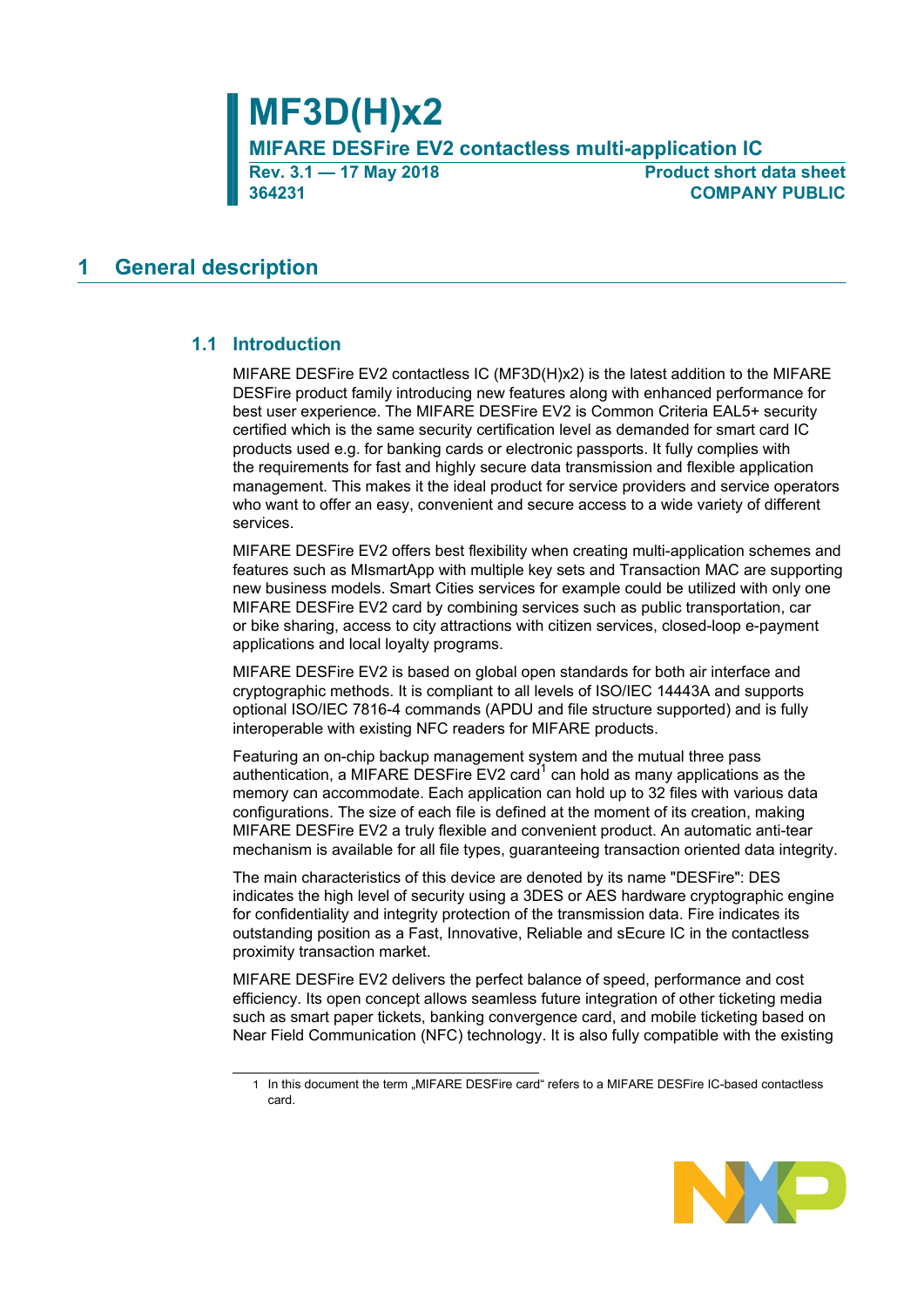reader hardware platform of MIFARE products. MIFARE DESFire EV2 is your ticket to secure contactless systems worldwide.

### **1.2 Evolution of MIFARE DESFire products family**

<span id="page-1-1"></span>MIFARE DESFire has evolved over time, enhancing its security properties to protect against current and future security threats, and adding new features to better suit into new user requirements.

MIFARE DESFire EV2 is the third generation of the MIFARE DESFire products family succeeding MIFARE DESFire EV1 Contactless IC. It is functionally backward compatible with both MIFARE DESFire EV1 and MIFARE DESFire D40 (MF3ICD40).

[Figure 1](#page-1-0) shows the relationship between the three generations of MIFARE DESFire products. The latest generation encompasses the features from the older generation(s). Therefore, allowing existing users of the older products to adopt the latest product with minimum or no changes to their infrastructures.

MIFARE DESFire EV2 can be used as a MIFARE DESFire EV1 in its default delivery configuration. Every new features would required an activation and/or the use of new commands.

<span id="page-1-0"></span>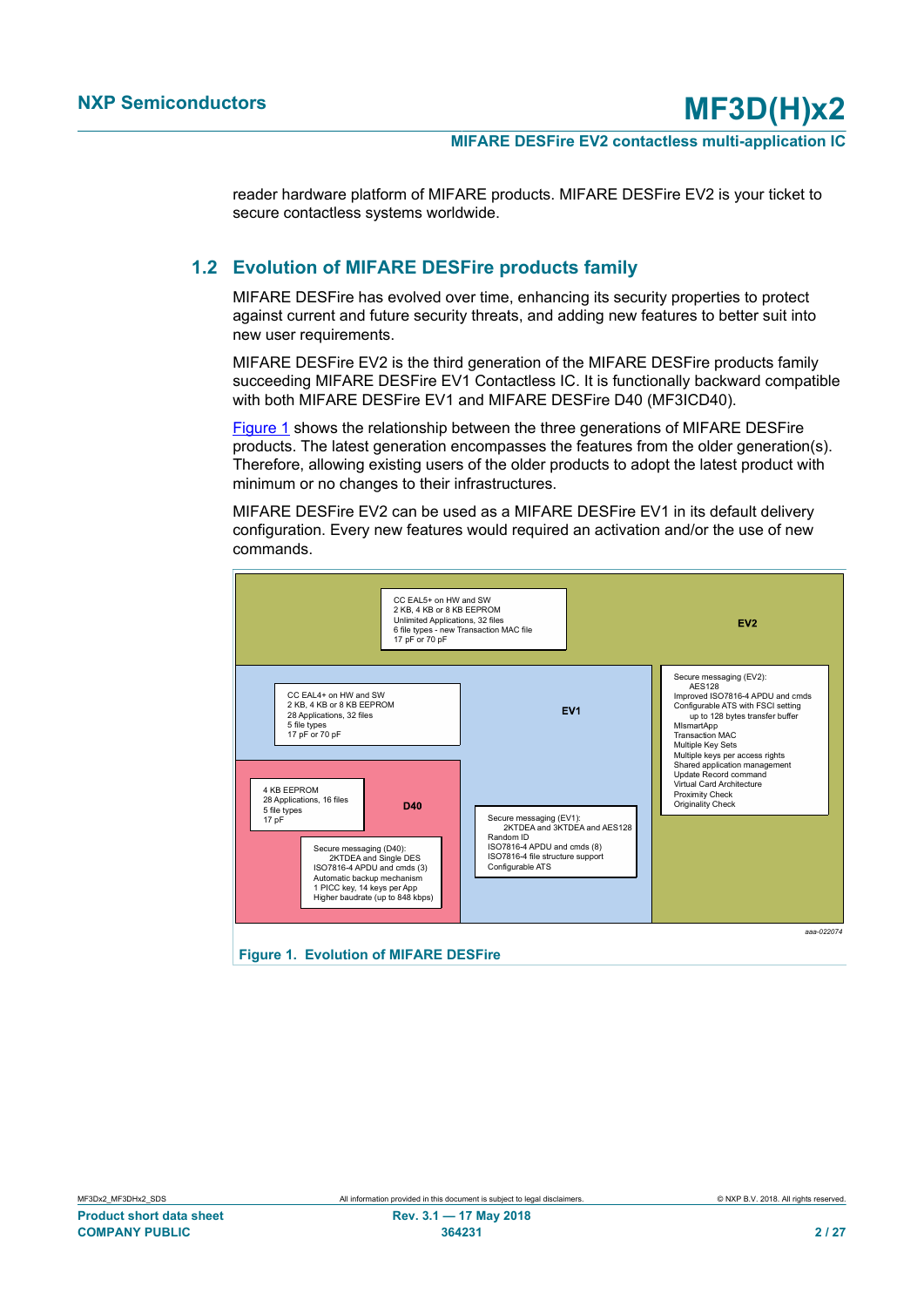## <span id="page-2-0"></span>**2 Features and benefits**

### <span id="page-2-1"></span>**2.1 Features overview**

### **2.1.1 RF interface: ISO/IEC 14443 Type A**

- <span id="page-2-2"></span>**•** Contactless interface compliant with ISO/IEC 14443-2/3 A
- **•** Low Hmin enabling operating distance up to 100 mm (depending on power provided by the PCD and antenna geometry)
- **•** Fast data transfer: 106 kbit/s, 212 kbit/s, 424 kbit/s, 848 kbit/s
- **•** 7 bytes unique identifier (option for Random ID)
- **•** Uses ISO/IEC 14443-4 transmission protocol
- **•** Configurable FSCI to support up to 128 bytes frame size *(new)*

### **2.1.2 Non-volatile memory**

- <span id="page-2-3"></span>**•** 2 kB, 4 kB or 8 kB EEPROM
- **•** Data retention of 25 years
- **•** Write endurance typical 500 000 cycles
- **•** Fast programming cycles (erase/write) 1 ms

### **2.1.3 NV-memory organization**

- <span id="page-2-4"></span>**•** Flexible file system: user can freely define application structures on PICC
- **•** Virtually no limitation on number of applications per PICC *(new)*
- **•** Up to 32 files in each application (6 file types available: Standard Data file, Back-up Data file, Value file, Linear Record file, Cyclic Record file and Transaction MAC file)
- **•** File size is determined during creation (not for Transaction MAC file)

### **2.1.4 Security**

- <span id="page-2-5"></span>**•** Common Criteria certification: EAL5+ (Hardware and Software)
- **•** Unique 7 bytes serial number for each device
- **•** Optional "RANDOM" ID for enhance security and privacy
- **•** Mutual three pass authentication
- **•** Mutual authentication according to ISO/IEC 7816-4
- **•** Flexible key management: 1 card master key and up to 14 keys per application
- **•** Hardware DES using 56/112/168 bit keys featuring key version
- **•** Hardware AES using 128-bit keys featuring key version
- **•** Data authenticity by 8 byte CMAC
- **•** Data encryption on RF-channel
- **•** Authentication on application level
- **•** Hardware exception sensors
- **•** Self-securing file system
- **•** Backward compatibility to MF3ICD40: 4 byte MAC, CRC 16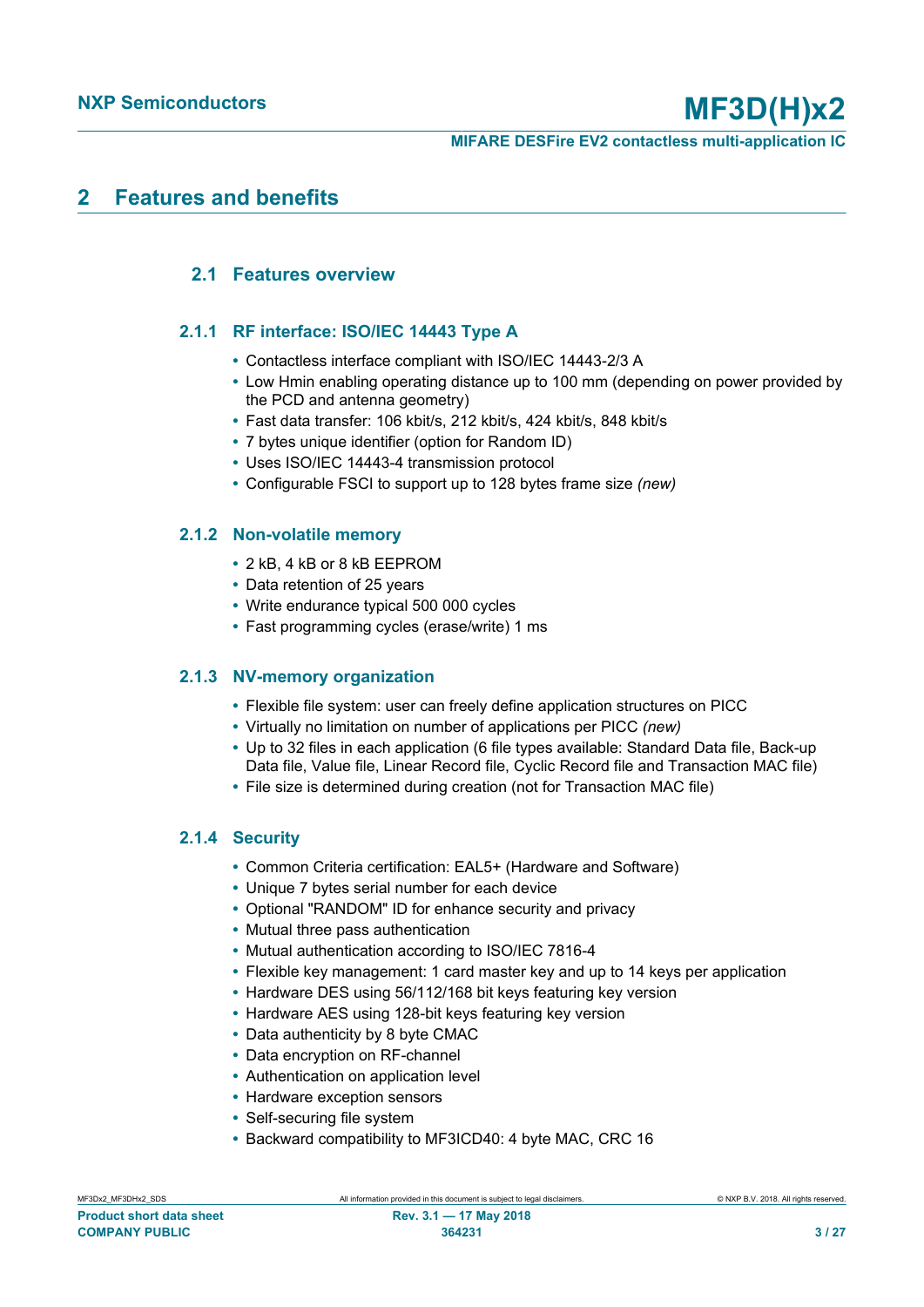### **MIFARE DESFire EV2 contactless multi-application IC**

### **2.1.5 New features on MIFARE DESFire EV2**

- <span id="page-3-1"></span>**•** *MIsmartApp* (Delegated Application Management)
- **•** Memory reuse in DAM applications (Format Application)
- **•** Transaction MAC on application level
- **•** Multiple Key Sets per application with fast key rolling mechanism (up to 16 sets)
- **•** Accessing files from any two applications during a single transaction
- **•** Multiple keys assignment for each file access rights (up to 8)
- **•** Virtual Card Architecture for enhanced card/application selection on multi-VC devices with privacy protection
- **•** Proximity Check for protection against Relay Attacks
- **•** Originality Check for proof of genuine NXP's product
- **•** New EV2 Secure Messaging based on AES (similar with MIFARE Plus's secure messaging)

### **2.1.6 ISO/IEC 7816 compatibility**

- <span id="page-3-2"></span>**•** Supports ISO/IEC 7816-4 file structure (selection by File ID or DF name)
- **•** Supports ISO/IEC 7816-4 APDU message structure
- **•** Supports ISO/IEC 7816-4 APDU wrapper for MIFARE DESFire native commands
- **•** Supports ISO/IEC 7816-4 INS code 'A4' for SELECT FILE
- **•** Supports ISO/IEC 7816-4 INS code 'B0' for READ BINARY
- **•** Supports ISO/IEC 7816-4 INS code 'D6' for UPDATE BINARY
- **•** Supports ISO/IEC 7816-4 INS code 'B2' for READ RECORDS
- **•** Supports ISO/IEC 7816-4 INS code 'E2' for APPEND RECORD
- **•** Supports ISO/IEC 7816-4 INS code '84' for GET CHALLENGE
- **•** Supports ISO/IEC 7816-4 INS code '88' for INTERNAL AUTHENTICATE
- **•** Supports ISO/IEC 7816-4 INS code '82' for EXTERNAL AUTHENTICATE

### **2.1.7 Special features**

- <span id="page-3-3"></span>**•** Transaction oriented automatic anti-tear mechanism
- **•** Configurable ATS information for card personalization
- **•** Backward compatibility mode to MIFARE DESFire EV1 and D40 (MF3ICD40)
- **•** Optional high input capacitance (70pF) for small form factor designs (MF3DHx2)

### **2.2 Summary of key differences between MIFARE DESFire generations**

<span id="page-3-4"></span><span id="page-3-0"></span>[Table 1](#page-3-0) shows the key differences between each product generation of the MIFARE DESFire family.

| <b>Features</b>        | <b>MIFARE DESFire D40</b> | <b>MIFARE DESFire EV1</b>               | <b>MIFARE DESFire EV2</b>             |
|------------------------|---------------------------|-----------------------------------------|---------------------------------------|
| Cryptography scheme(s) | Single DES, 2KTDEA        | Single DES, 2KTDEA,<br>3KTDEA, AES128   | Single DES, 2KTDEA,<br>3KTDEA, AES128 |
| Secure messaging(s)    | D40 Native                | D <sub>40</sub> Native, EV <sub>1</sub> | D40 Native, EV1, EV2                  |
| No. of applications    | 28                        | 28                                      | No limit                              |

### **Table 1. Key differences between MIFARE DESFire generations**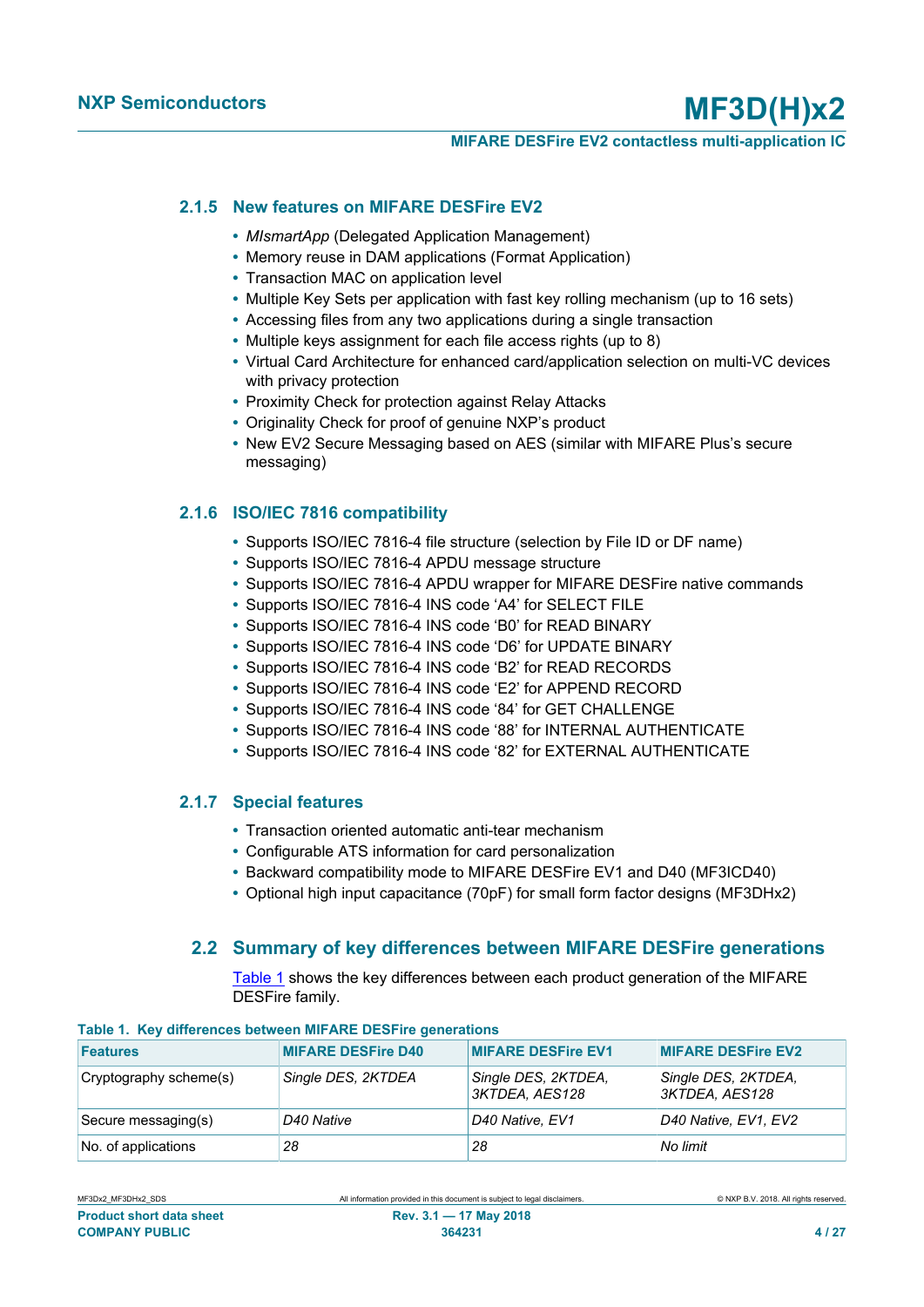## **MIFARE DESFire EV2 contactless multi-application IC**

| <b>Features</b>                                  | <b>MIFARE DESFire D40</b> | <b>MIFARE DESFire EV1</b>  | <b>MIFARE DESFire EV2</b>                                |
|--------------------------------------------------|---------------------------|----------------------------|----------------------------------------------------------|
| No. of files per application                     | 16                        | 32                         | 32                                                       |
| Max. no. of files with backup                    | 8                         | 32                         | 32                                                       |
| ISO/IEC7816-4 commands                           | 3                         | 8                          | 8 (refine)                                               |
| Random ID                                        | No                        | Yes                        | Yes                                                      |
| Configurable ATS                                 | No                        | Yes, Historical bytes only | Yes, all parameters (FSCI<br>supporting up to 128 bytes) |
| Max. communication buffer                        | 64 bytes                  | 64 bytes                   | 128 bytes                                                |
| Chaining during data transfer                    | Native (AFh)              | Native (AFh)               | Native (AFh) or ISO/<br>IEC14443-4                       |
| Multiple Key Sets with rolling                   | No                        | No                         | Yes                                                      |
| MIsmartApp (Delegated<br>Application Management) | No                        | No                         | Yes                                                      |
| Shared Application<br>Management                 | No                        | No                         | Yes                                                      |
| Multiple keys per access right                   | No                        | No                         | Yes                                                      |
| UpdateRecord command                             | No                        | No                         | Yes                                                      |
| <b>Transaction MAC</b>                           | No                        | No                         | Yes                                                      |
| Virtual Card Architecture                        | No                        | No                         | Yes                                                      |
| <b>Proximity Check</b>                           | No                        | No                         | Yes                                                      |
| <b>Originality Check</b>                         | No                        | No                         | Yes                                                      |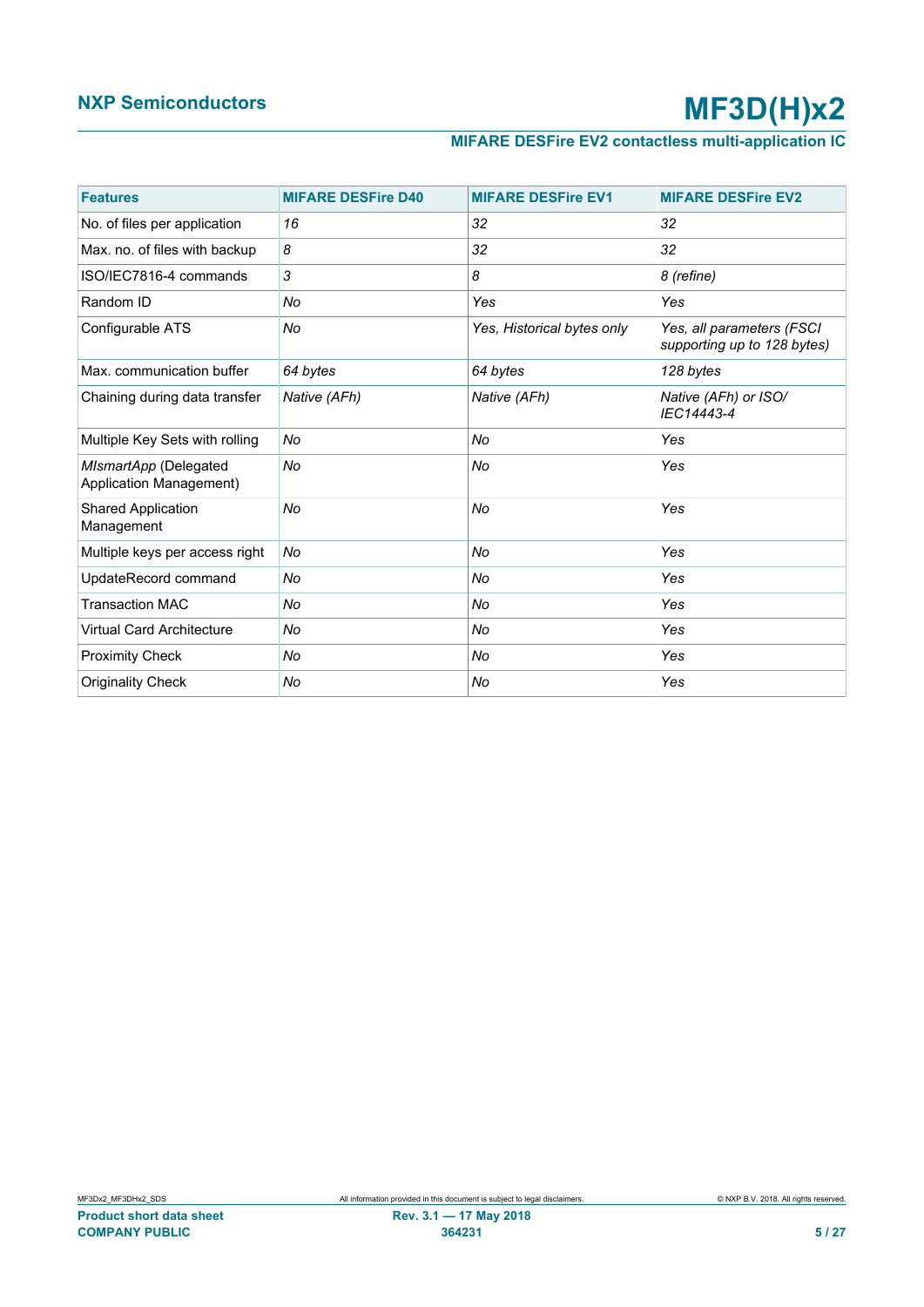**MIFARE DESFire EV2 contactless multi-application IC**

## <span id="page-5-0"></span>**3 Applications**

- **•** Secure public transport ticketing
- **•** Multi-application smart city and mobility card
- **•** Secure access management
- **•** Micro-payment and Loyalty
- **•** Student ID
- **•** Road tolling and parking
- **•** Hospitality
- **•** Event ticketing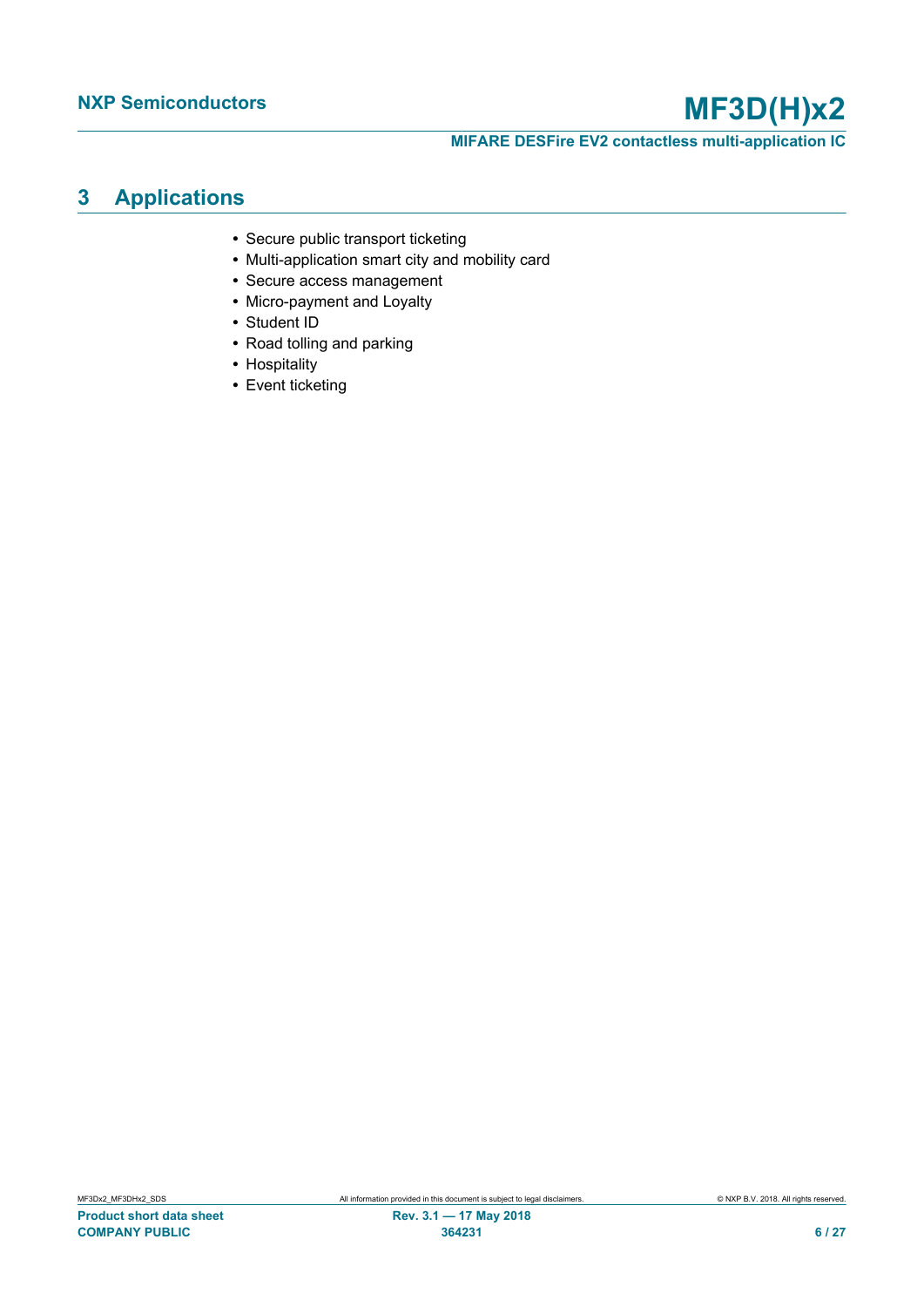## <span id="page-6-5"></span><span id="page-6-1"></span><span id="page-6-0"></span>**4 Quick reference data**

<span id="page-6-4"></span><span id="page-6-3"></span><span id="page-6-2"></span>

|                            | Table 2. Quick reference data [1][2] |                   |       |            |            |                          |             |
|----------------------------|--------------------------------------|-------------------|-------|------------|------------|--------------------------|-------------|
| <b>Symbol</b>              | <b>Parameter</b>                     | <b>Conditions</b> |       | <b>Min</b> | <b>Typ</b> | <b>Max</b>               | <b>Unit</b> |
| $ f_i $                    | input frequency                      |                   |       |            | 13.56      |                          | <b>MHz</b>  |
| $C_i$<br>input capacitance | MF3Dx2                               | $[3][4]$          | 16.15 | 17.0       | 17.85      | pF                       |             |
|                            | MF3DHx2                              | $[3][4]$          | 66.5  | 70.0       | 73.5       | pF                       |             |
|                            | <b>EEPROM characteristics</b>        |                   |       |            |            |                          |             |
| $t_{\rm ret}$              | retention time                       | $T_{amb}$ = 22 °C |       | 25         |            |                          | year        |
| $ N_{\text{endu}(W)} $     | write endurance                      | $T_{amb}$ = 22 °C |       | 200 000    | 500 000    | $\overline{\phantom{0}}$ | cycle       |
| $t_{cy(W)}$                | write cycle time                     | $T_{amb}$ = 22 °C |       |            |            |                          | ms          |

[1] Stresses above one or more of the values may cause permanent damage to the device.

[2] Exposure to limiting values for extended periods may affect device reliability.

[3] Measured with LCR meter.

[4]  $T_{amb}$  = 22 °C; f<sub>i</sub> = 13.56 MHz; 2 V RMS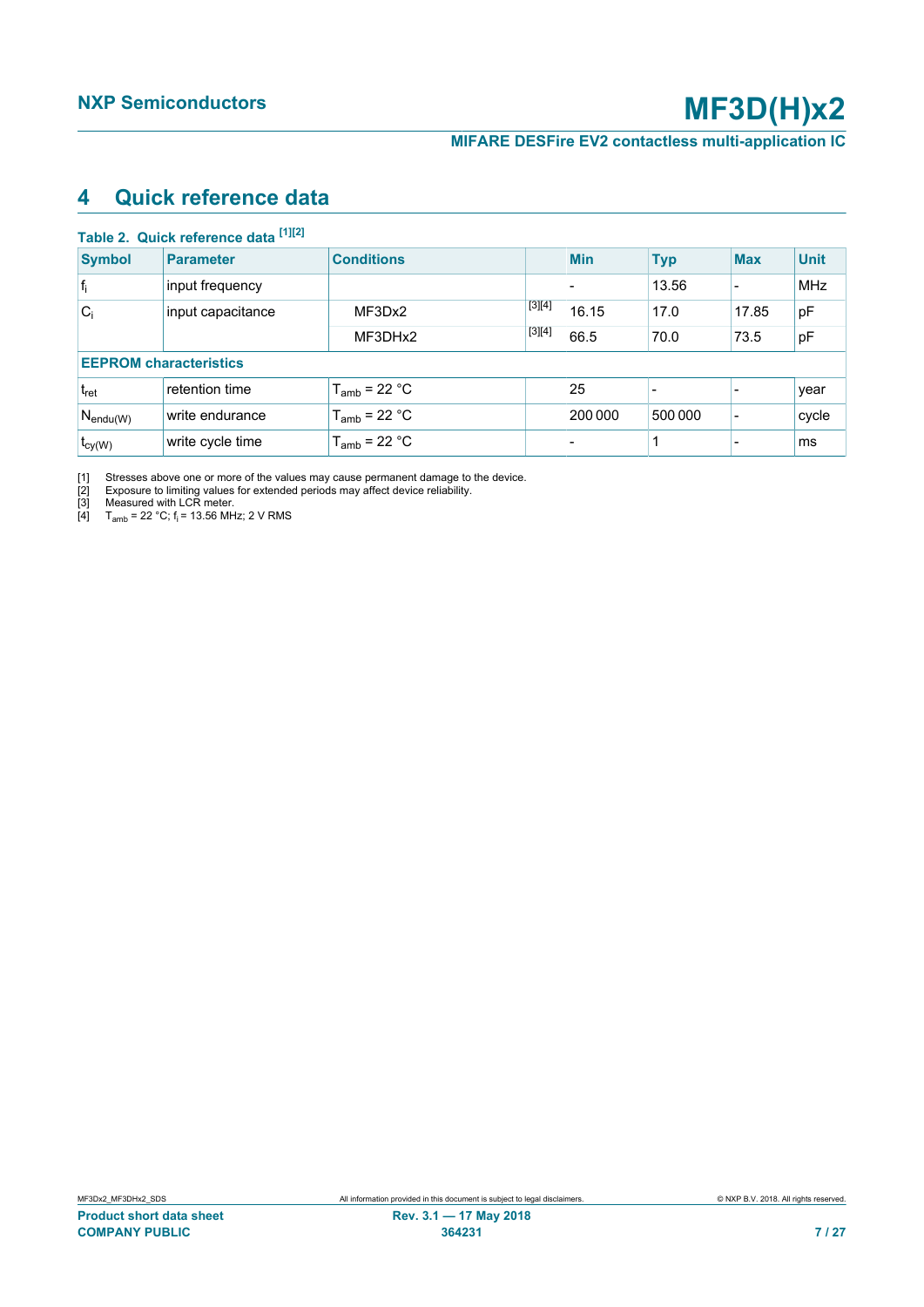**MIFARE DESFire EV2 contactless multi-application IC**

## <span id="page-7-3"></span><span id="page-7-1"></span><span id="page-7-0"></span>**5 Ordering information**

<span id="page-7-2"></span>

| <b>Type number</b> | <b>Package</b>   | <b>Description</b>                                                                         | <b>Version</b> |
|--------------------|------------------|--------------------------------------------------------------------------------------------|----------------|
| MF3D8201DUD/00     | FFC              | 8 inch wafer (sawn; 120 µm thickness) <sup>[1][2]</sup> ; 8K EE, 17pF input<br>capacitance |                |
| MF3D4201DUD/00     | <b>FFC</b>       | 8 inch wafer (sawn; 120 µm thickness) <sup>[1][2]</sup> ; 4K EE, 17pF input<br>capacitance |                |
| MF3D2201DUD/00     | FFC              | 8 inch wafer (sawn; 120 µm thickness) <sup>[1][2]</sup> ; 2K EE, 17pF input<br>capacitance |                |
| MF3DH8201DUD/00    | <b>FFC</b>       | 8 inch wafer (sawn; 120 µm thickness) <sup>[1][2]</sup> ; 8K EE, 70pF input<br>capacitance |                |
| MF3DH4201DUD/00    | <b>FFC</b>       | 8 inch wafer (sawn; 120 µm thickness) <sup>[1][2]</sup> ; 4K EE, 70pF input<br>capacitance |                |
| MF3DH2201DUD/00    | FFC              | 8 inch wafer (sawn; 120 µm thickness) <sup>[1][2]</sup> ; 2K EE 70pF input capacitance     |                |
| MF3D8201DUF/00     | FFC              | 8 inch wafer (sawn; 75 µm thickness) <sup>[1][2]</sup> ; 8K EE, 17pF input capacitance     |                |
| MF3D4201DUF/00     | <b>FFC</b>       | 8 inch wafer (sawn; 75 µm thickness) <sup>[1][2]</sup> ; 4K EE, 17pF input capacitance     |                |
| MF3D2201DUF/00     | <b>FFC</b>       | 8 inch wafer (sawn; 75 µm thickness) <sup>[1][2]</sup> ; 2K EE, 17pF input capacitance     |                |
| MF3DH8201DUF/00    | FFC              | 8 inch wafer (sawn; 75 µm thickness) <sup>[1][2]</sup> ; 8K EE, 70pF input capacitance     |                |
| MF3DH4201DUF/00    | <b>FFC</b>       | 8 inch wafer (sawn; 75 µm thickness) <sup>[1][2]</sup> ; 4K EE, 70pF input capacitance     |                |
| MF3DH2201DUF/00    | <b>FFC</b>       | 8 inch wafer (sawn; 75 µm thickness) <sup>[1][2]</sup> ; 2K EE, 70pF input capacitance     |                |
| MF3D8200DA4/00     | MOA4             | plastic leadless module carrier package; 8K EE, 17pF input capacitance                     | SOT500-2       |
| MF3D4200DA4/00     | MOA4             | plastic leadless module carrier package; 4K EE, 17pF input capacitance                     | SOT500-2       |
| MF3D2200DA4/00     | MOA4             | plastic leadless module carrier package; 2K EE, 17pF input capacitance                     | SOT500-2       |
| MF3DH8200DA4/00    | MOA4             | plastic leadless module carrier package; 8K EE, 70pF input capacitance                     | SOT500-2       |
| MF3DH4200DA4/00    | MOA4             | plastic leadless module carrier package; 4K EE, 70pF input capacitance                     | SOT500-2       |
| MF3DH2200DA4/00    | MOA4             | plastic leadless module carrier package; 2K EE, 70pF input capacitance                     | SOT500-2       |
| MF3D8200DA6/00     | MOB <sub>6</sub> | plastic leadless module carrier package; 8K EE, 17pF input capacitance                     | SOT500-3       |
| MF3D4200DA6/00     | MOB <sub>6</sub> | plastic leadless module carrier package; 4K EE, 17pF input capacitance                     | SOT500-3       |
| MF3D2200DA6/00     | MOB <sub>6</sub> | plastic leadless module carrier package; 2K EE, 17pF input capacitance                     | SOT500-3       |
| MF3DH8200DA6/00    | MOB6             | plastic leadless module carrier package; 8K EE, 70pF input capacitance                     | SOT500-3       |
| MF3DH4200DA6/00    | MOB <sub>6</sub> | plastic leadless module carrier package; 4K EE, 70pF input capacitance                     | SOT500-3       |
| MF3DH2200DA6/00    | MOB <sub>6</sub> | plastic leadless module carrier package; 2K EE, 70pF input capacitance                     | SOT500-3       |

[1] Delivered on film frame carrier with electronic fail die marking according to SECSII format.<br>[2] See [2]

[2] See [\[2\]](#page-20-0)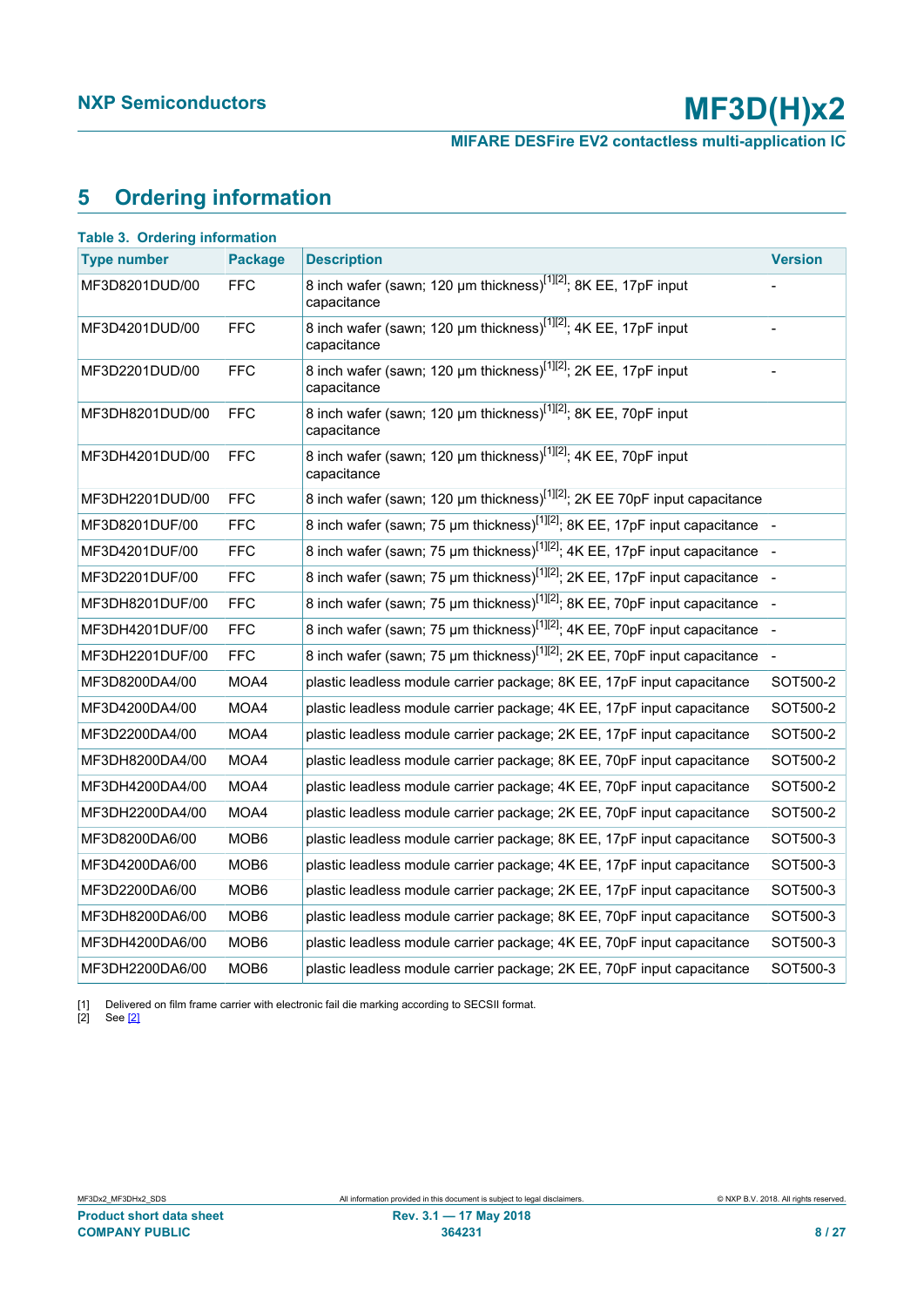**MIFARE DESFire EV2 contactless multi-application IC**

## <span id="page-8-1"></span>**6 Block diagram**

<span id="page-8-0"></span>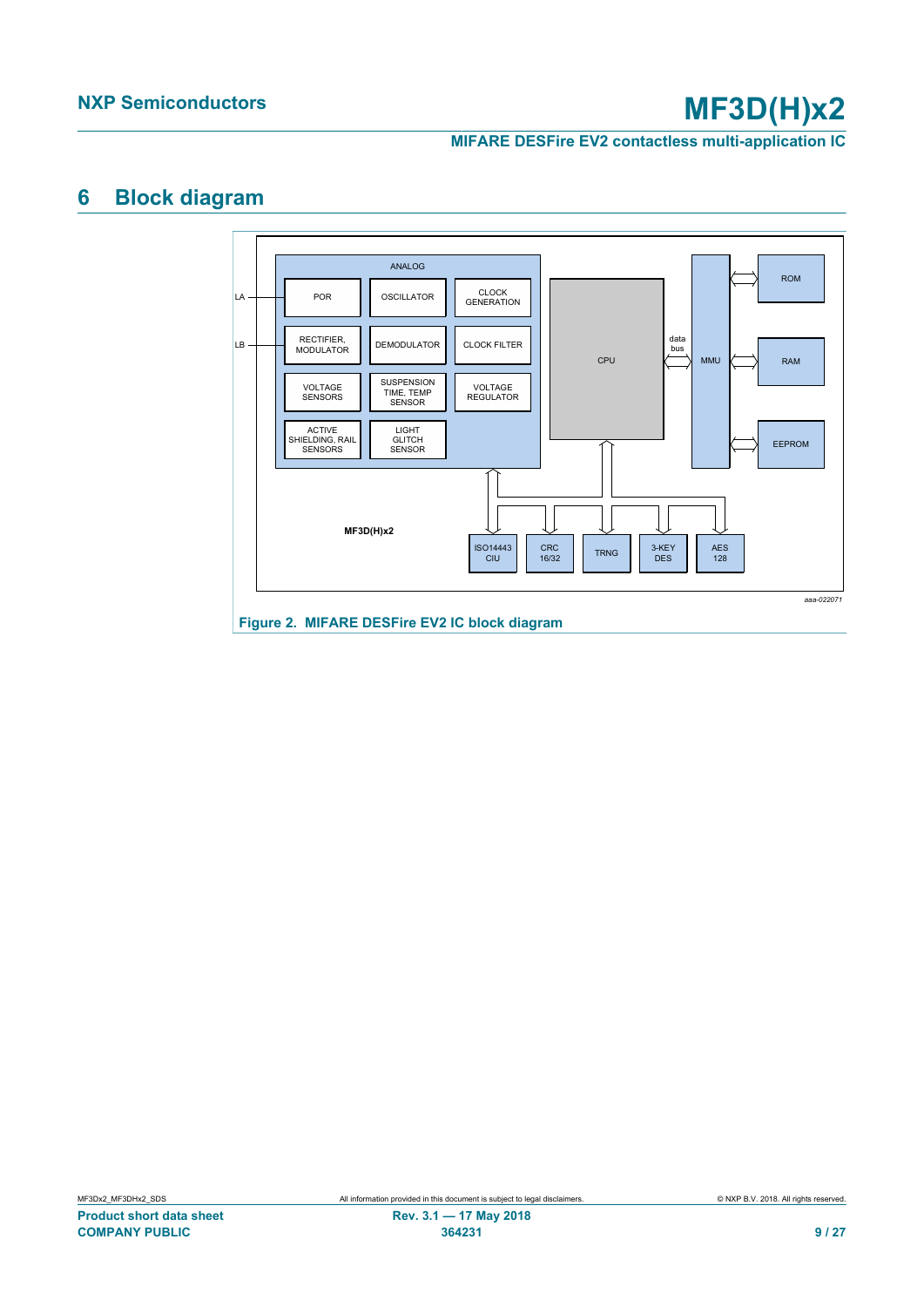### **MIFARE DESFire EV2 contactless multi-application IC**

## <span id="page-9-4"></span>**7 Limiting values**

## <span id="page-9-3"></span><span id="page-9-2"></span><span id="page-9-1"></span><span id="page-9-0"></span>**Table 4. Limiting values [\[1\]](#page-9-0)[\[2\]](#page-9-1)**

*In accordance with the Absolute Maximum Rating System (IEC 60134).*

| <b>Symbol</b>               | <b>Parameter</b>                       | <b>Conditions</b> |       | <b>Min</b>               | <b>Max</b> | <b>Unit</b> |
|-----------------------------|----------------------------------------|-------------------|-------|--------------------------|------------|-------------|
| ч                           | input current                          |                   |       | $\overline{\phantom{a}}$ | 50         | mA          |
| $P_{tot}/pack$              | total power dissipation per<br>package |                   |       |                          | 200        | mW          |
| $\mathsf{T}_{\textsf{stg}}$ | storage temperature                    |                   |       | -55                      | 125        | °C          |
| $\mathsf{T}_{\mathsf{amb}}$ | ambient temperature                    |                   |       | $-25$                    | 70         | °C          |
| $\mathsf{V}_{\mathsf{ESD}}$ | electrostatic discharge voltage        |                   | $[3]$ |                          | 2          | kV          |

[1] Stresses above one or more of the limiting values may cause permanent damage to the device.<br>[2] Exposure to limiting values for extended periods may affect device reliability.<br>[3] MIL Standard 883-C method 3015; human

[2] Exposure to limiting values for extended periods may affect device reliability.

[3] MIL Standard 883-C method 3015; human body model: C = 100 pF, R = 1.5 kΩ.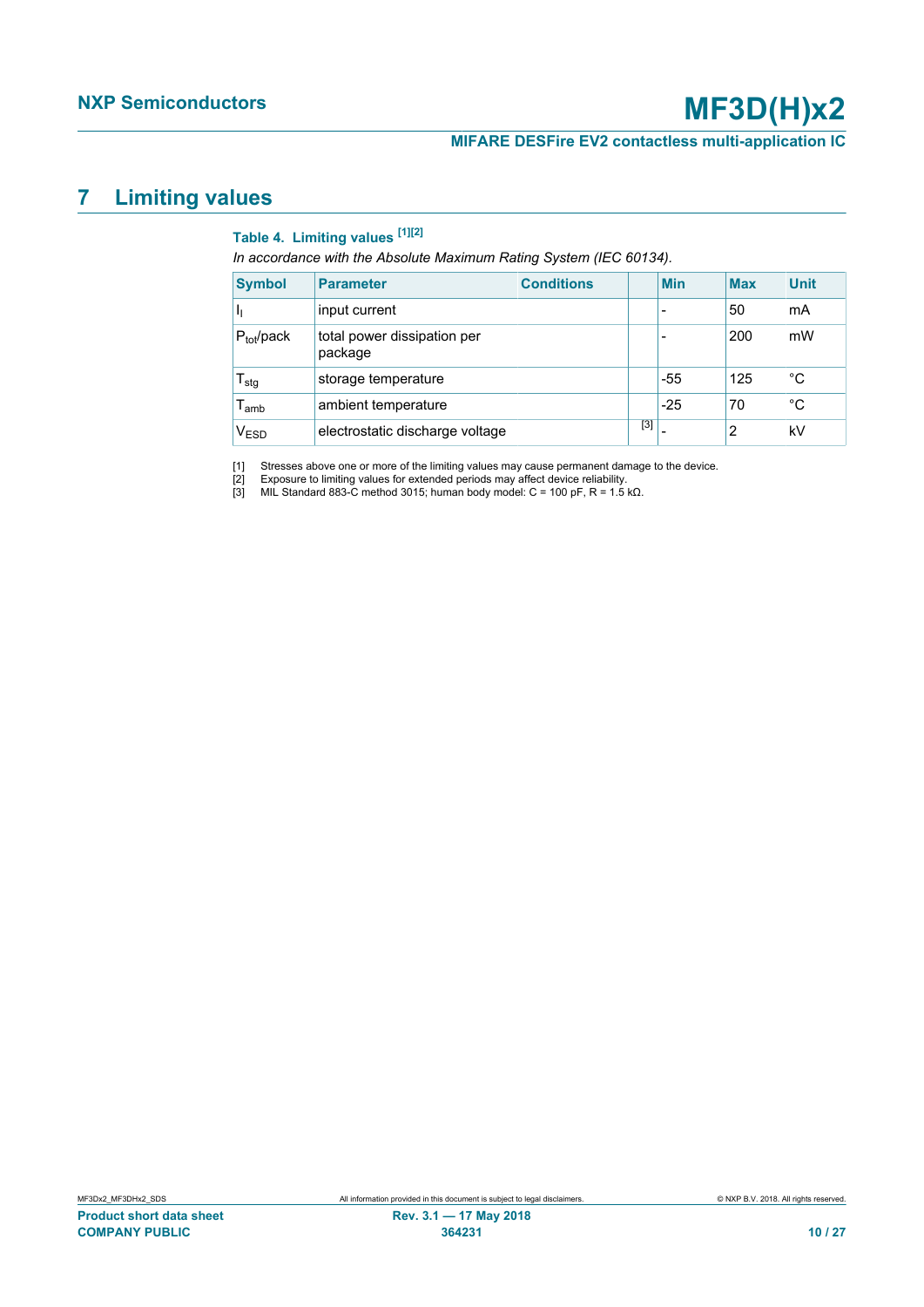## <span id="page-10-1"></span>**8 Functional description**

### **8.1 Introduction**

<span id="page-10-2"></span>MIFARE DESFire EV2 is a contactless multi-application smart card IC compliant with ISOIEC 14443A (part 1-4). The MIFARE DESFire EV2 operating system provides an offthe-shelf development platform for smart card application providers.

The memory organization of MIFARE DESFire EV2 is flexible and can be dynamically structured to fit into any application requirements. The application and file structure is shown in [Figure 3.](#page-10-0) Each application folder is a container of data files usable within a certain real world application (e.g. Transport ticketing). There are 5 file types available for data storage and 1 file type for storing Transaction MAC as detailed in [Section 8.6](#page-12-0).

Within the application folder, there are a set of keys and configuration settings dedicated for the application. The application owner can freely organize the file structure and security setting within his application. An adjacent application will not have access to its files as long as they do not possess the correct security rights. MIFARE DESFire EV2 also support the ISO/IEC 7816-4 file structure and APDU.

At the PICC level, there is another set of keys and security settings for the PICC owner. The PICC owner will have the right to create or delete any application, but he will not have access to the application's files, unless he knows the application keys too.

<span id="page-10-0"></span>

#### **Figure 3. MIFARE DESFire EV2 product-based application and file structure**

MIFARE DESFire EV2 supports confidential and integrity protected communication (see [Section 8.7\)](#page-12-1). Each MIFARE DESFire EV2 application can have its own cryptographic settings (i.e. 2TDEA, 3TDEA or AES) and secure messaging for communication. The D40 and EV1 secure messaging are included in the product for backward compatible support of existing installations. For new projects, the EV2 secure messaging is recommended.

| MF3Dx2 MF3DHx2 SDS              |
|---------------------------------|
| <b>Product short data sheet</b> |
| <b>COMPANY PUBLIC</b>           |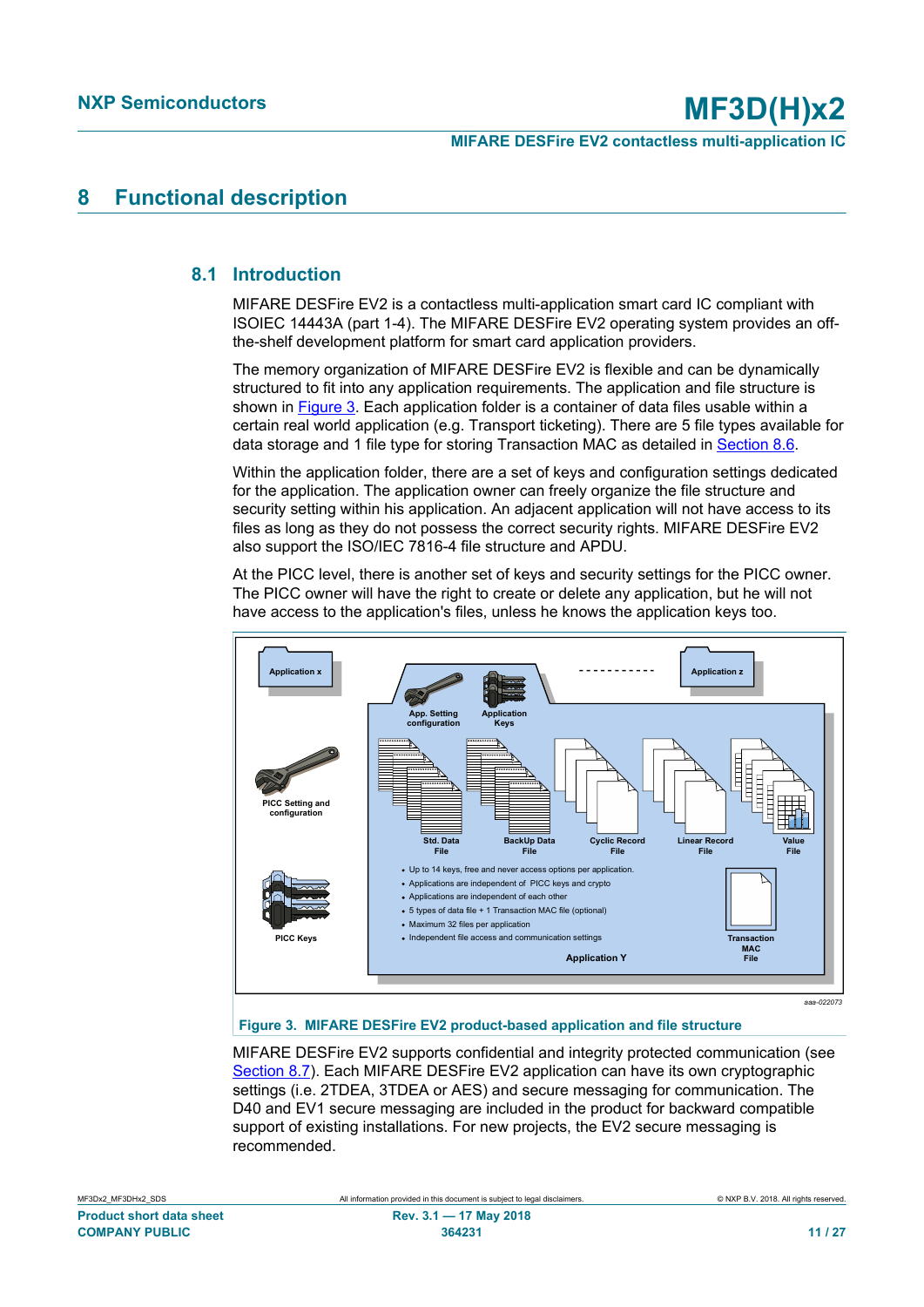### **MIFARE DESFire EV2 contactless multi-application IC**

MIFARE DESFire EV2 offers a transaction oriented backup mechanism to prevent inconsistent updating of data storage across multiple files during a tearing situation. When transaction tearing occurs, either all data fields are updated or none is altered.

Besides the application file structure support, MIFARE DESFire EV2 offers many optional features such as following:

- **•** Delegated Application Management (*MIsmartApp*) for giving rights to third party application creation and management.
- **•** Multiple key set within an application with key rolling mechanism and key migration supported.
- **•** Shared files between two applications, supporting a single transaction over two applications at the same time.
- **•** Multiple keys for each access rights of files.
- **•** Transaction MAC on application level, MACing the transacted data with a secret key on the card and served as a proof of transaction to the backend system.
- **•** Virtual Card Architecture providing a privacy protecting mechanism during card selection.
- **•** Proximity Check to prevent against relay attacks.
- **•** Originality Check for verification of genuine MIFARE DESFire EV2 product from NXP or its licensees.

The following chapters will provide basic description of some functionality on MIFARE DESFire EV2. For a morel details description of each functionality on MIFARE DESFire EV2, please see [\[1\].](#page-20-1)

### **8.2 Contactless energy and data transfer**

<span id="page-11-0"></span>In the MIFARE product-based system, the MIFARE DESFire EV2 is connected to a coil consisting of a few turns embedded in a standard ISO/IEC smart card. A battery is not needed. When the card is positioned in the proximity of the PCD antenna, the high speed RF communication interface allows data to be transmitted up to 848 kbit/s.

### **8.3 Anti-collision**

<span id="page-11-1"></span>An intelligent anti-collision mechanism allows more than one MIFARE DESFire EV2 in the field to be handled simultaneously. The anti-collision algorithm selects each MIFARE DESFire EV2 individually and ensures that the execution of a transaction with a selected MIFARE DESFire EV2 is performed correctly without data corruption resulting from other MIFARE DESFire EV2s in the field.

### **8.4 UID/serial number**

<span id="page-11-2"></span>The unique 7 byte (UID) is programmed into a locked part of the NV memory which is reserved for the manufacturer. Due to security and system requirements these bytes are write-protected after being programmed by the IC manufacturer at production time. According to ISO/IEC 14443-3 during the first anti-collision loop the cascade tag returns a value of 88h and also the first 3 bytes of the UID, UID0 to UID2 and BCC. The second anti-collision loop returns bytes UID3 to UID6 and BCC.

UID0 holds the manufacturer ID for NXP (04h) according to ISO/IEC 14443-3 and ISO/ IEC 7816-6 AMD 1.

| MF3Dx2 MF3DHx2 SDS       |
|--------------------------|
| Product short data sheet |
| <b>COMPANY PUBLIC</b>    |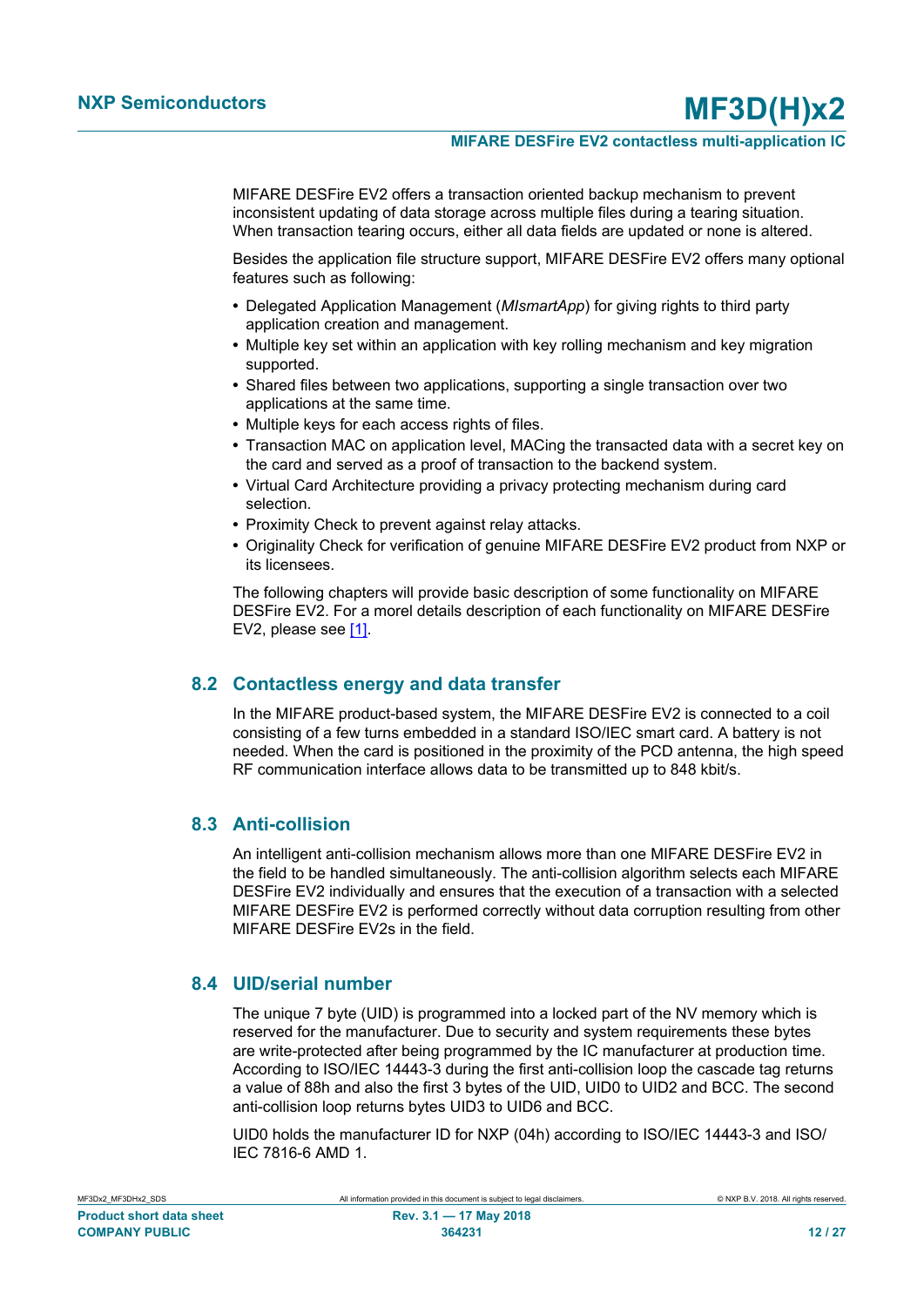MIFARE DESFire EV2 also allows Random ID to be used. In this case MIFARE DESFire EV2 only uses a single anti-collision loop. The 3 byte random number is generated after RF reset of the MIFARE DESFire EV2.

### **8.5 Memory organization**

<span id="page-12-2"></span>The NV memory is organized using a flexible file system. This file system allows a multiple number of different applications on one MIFARE DESFire EV2. Each application can have multiple files. Every application is represented by its 3 bytes Application IDentifier (AID) and an optional ISO DF Name.

5 different data file types and 1 Transaction MAC file type are supported; see [Section](#page-12-0) [8.6.](#page-12-0)

A guideline to assign DESFire AIDs can be found in the application note *MIFARE Application Directory* (MAD); see [\[3\].](#page-20-2)

Each file can be created either at MIFARE DESFire EV2 initialization (card production/ card printing), at MIFARE DESFire EV2 personalization (vending machine) or in the field.

If a file or application becomes obsolete in operation, it can be permanently invalidated.

Commands which have impact on the file structure itself (e.g. creation or deletion of applications, change of keys) activate an automatic rollback mechanism, which protects the file structure from being corrupted.

If this rollback is necessary, it is done without user interaction before carrying out further commands. To ensure data integrity on application level, a transaction-oriented backup is implemented for all file types with backup. It is possible to mix file types with and without backup within one application.

### **8.6 Available file types**

<span id="page-12-0"></span>The files within an application can be any of the following types:

- **•** Standard data files
- **•** Backup data files
- **•** Value files with backup
- **•** Linear record files with backup
- **•** Cyclic record files with backup
- **•** Transaction MAC file

### **8.7 Security**

<span id="page-12-1"></span>The 7 byte UID is fixed, programmed into each device during production. It cannot be altered and ensures the uniqueness of each device.

The UID may be used to derive diversified keys for each ticket. Diversified MIFARE DESFire EV2 keys contribute to gain an effective anti-cloning mechanism and increase the security of the original key.

Prior to data transmission a mutual three pass authentication can be done between MIFARE DESFire EV2 and PCD depending on the configuration employing either 56-bit DES (single DES, DES), 112-bit DES (triple DES, 3DES), 168-bit DES (3 key triple DES, 3K3DES) or AES. During the authentication the level of security of all further commands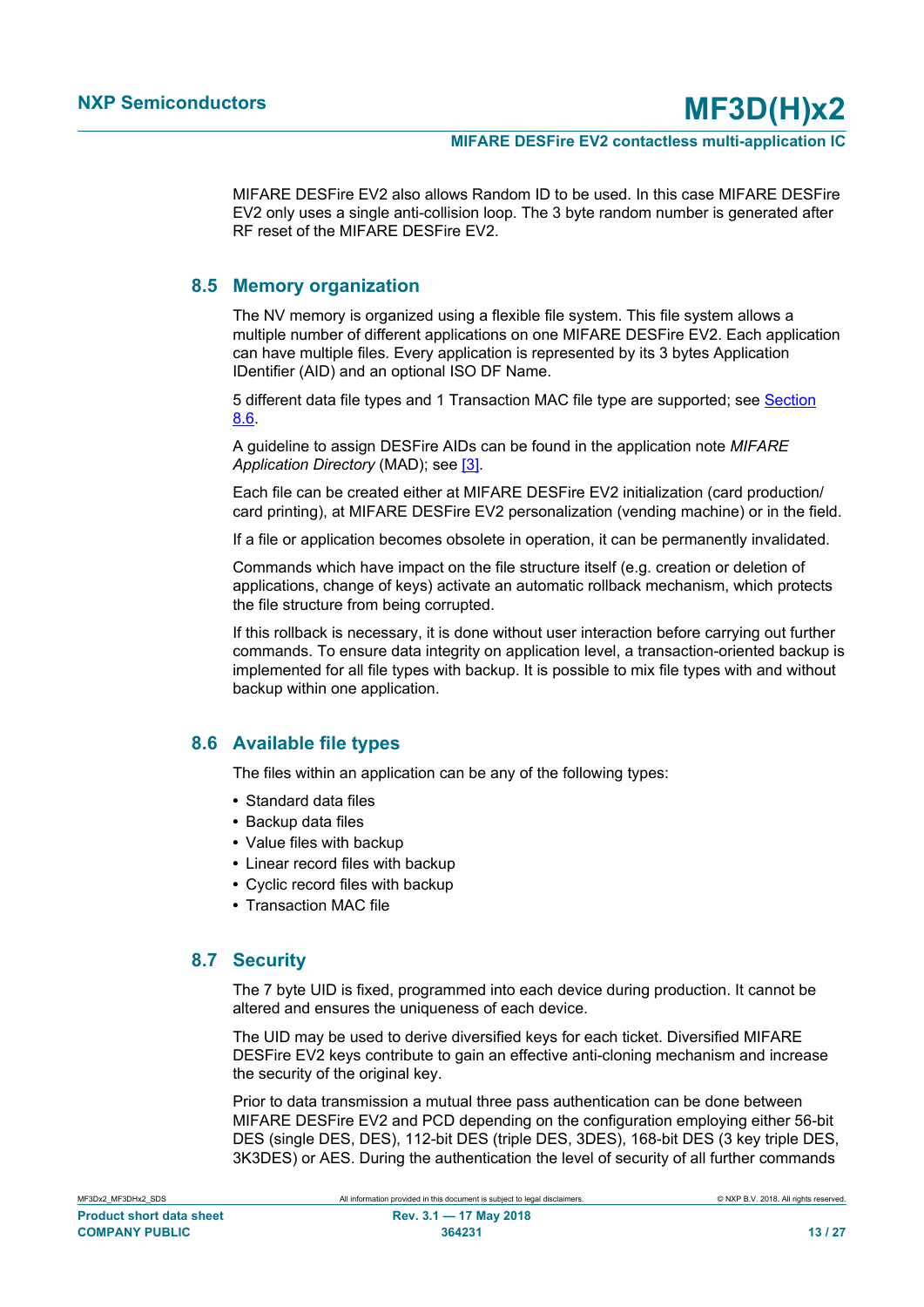during the session is set. In addition the communication settings of the file/application result in the following options of secure communication between MIFARE DESFire EV2 and PCD:

- **•** Plain data transfer (only possible within the backwards-compatible mode to MF3ICD40 and EV2 secure messaging)
- **•** Plain data transfer with cryptographic checksum (MAC): Authentication with backwards-compatible mode to MF3ICD40: 4 byte MAC; All other authentications based on DES/3DES/AES: 8 byte CMAC
- **•** Encrypted data transfer (secured by CRC before encryption): Authentication with backwards-compatible mode to MF3ICD40: A 16-bit CRC is calculated over the stream and attached. The resulting stream is encrypted using the chosen cryptographic method. All other authentications based DES/3DES/AES: A 32-bit CRC is calculated over the stream and attached. The resulting stream is encrypted using the chosen cryptographic method. A cryptographic checksum (CMAC) will also be attached when using EV2 secure messaging.

Find more information on the security concept of the product in [\[1\]](#page-20-1). Be aware not all levels of security are recommended. For new design, the EV2 secure messaging is recommended.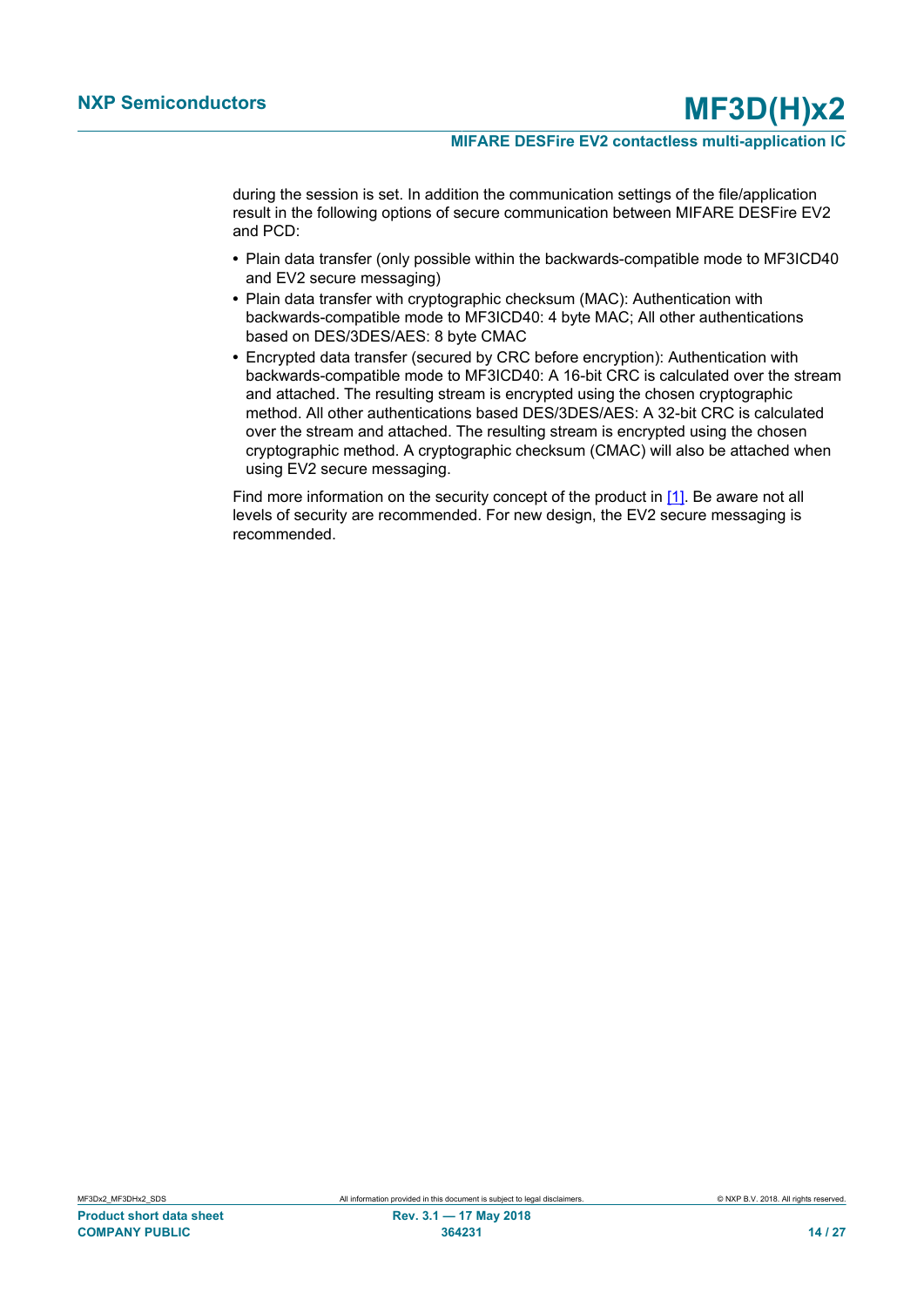## <span id="page-14-3"></span>**9 DESFire command set**

This section contains an overview of MF3D(H)x2 command codes. A detailed description of all commands is provided in  $[1]$ .

## **9.1 Secure Messaging Commands**

| <b>Command</b>          | <b>Description</b>                                                                                                                                                                                                                 |
|-------------------------|------------------------------------------------------------------------------------------------------------------------------------------------------------------------------------------------------------------------------------|
| Authenticate            | Authentication as it was already supported by D40. Only for<br>KeyType.2TDEA keys. Note that the PICC only performs encryption<br>operations. After this authentication, the D40 backwards compatible<br>secure messaging is used. |
| AuthenticateISO         | Authentication as already supported by DESFire EV1. Only for<br>KeyType.2TDEA or KeyType.3TDEA keys. After this authentication<br>EV1 backwards compatible secure messaging is used.                                               |
| AuthenticateAES         | Authentication as already supported by DESFire EV1. Only for<br>KeyType.AES keys. After this authentication EV1 backwards<br>compatible secure messaging is used.                                                                  |
| AuthenticateEV2First    | Authentication for KeyType.AES keys. After this authentication EV2<br>secure messaging is used. This authentication is intended to be the<br>first in a transaction.                                                               |
| AuthenticateEV2NonFirst | Authentication for KeyType.AES keys. After this authentication EV2<br>secure messaging is used. This authentication is intended for any<br>subsequent authentication after Cmd.AuthenticateEV2First in a<br>transaction.           |

#### <span id="page-14-4"></span><span id="page-14-0"></span>**Table 5. Secure messaging commands overview**

### **9.2 Memory and Configuration Management Commands**

| rable 6. Memory and comiguration management commands overview |                                                                                                                                                                                               |  |
|---------------------------------------------------------------|-----------------------------------------------------------------------------------------------------------------------------------------------------------------------------------------------|--|
| <b>Command</b>                                                | <b>Description</b>                                                                                                                                                                            |  |
| FreeMem                                                       | Returns the free memory available on the card                                                                                                                                                 |  |
| Format                                                        | At PICC level, all applications and files are deleted. At application<br>level (only for delegated applications), all files are deleted. The<br>deleted memory is released and can be reused. |  |
| SetConfiguration                                              | Configures the card and pre personalizes the card with a<br>key, defines if the UID or the random ID is sent back during<br>communication setup and configures the ATS string.                |  |
| GetVersion                                                    | Returns manufacturing related data of the PICC.                                                                                                                                               |  |
| GetCardUID                                                    | Returns the UID.                                                                                                                                                                              |  |

## <span id="page-14-5"></span><span id="page-14-1"></span>**Table 6. Memory and configuration management commands overview**

## <span id="page-14-6"></span>**9.3 Key Management Commands**

### <span id="page-14-2"></span>**Table 7. Key management commands overview**

| <b>Command</b> | <b>Description</b>                  |
|----------------|-------------------------------------|
| ChangeKey      | Changes any key stored on the PICC. |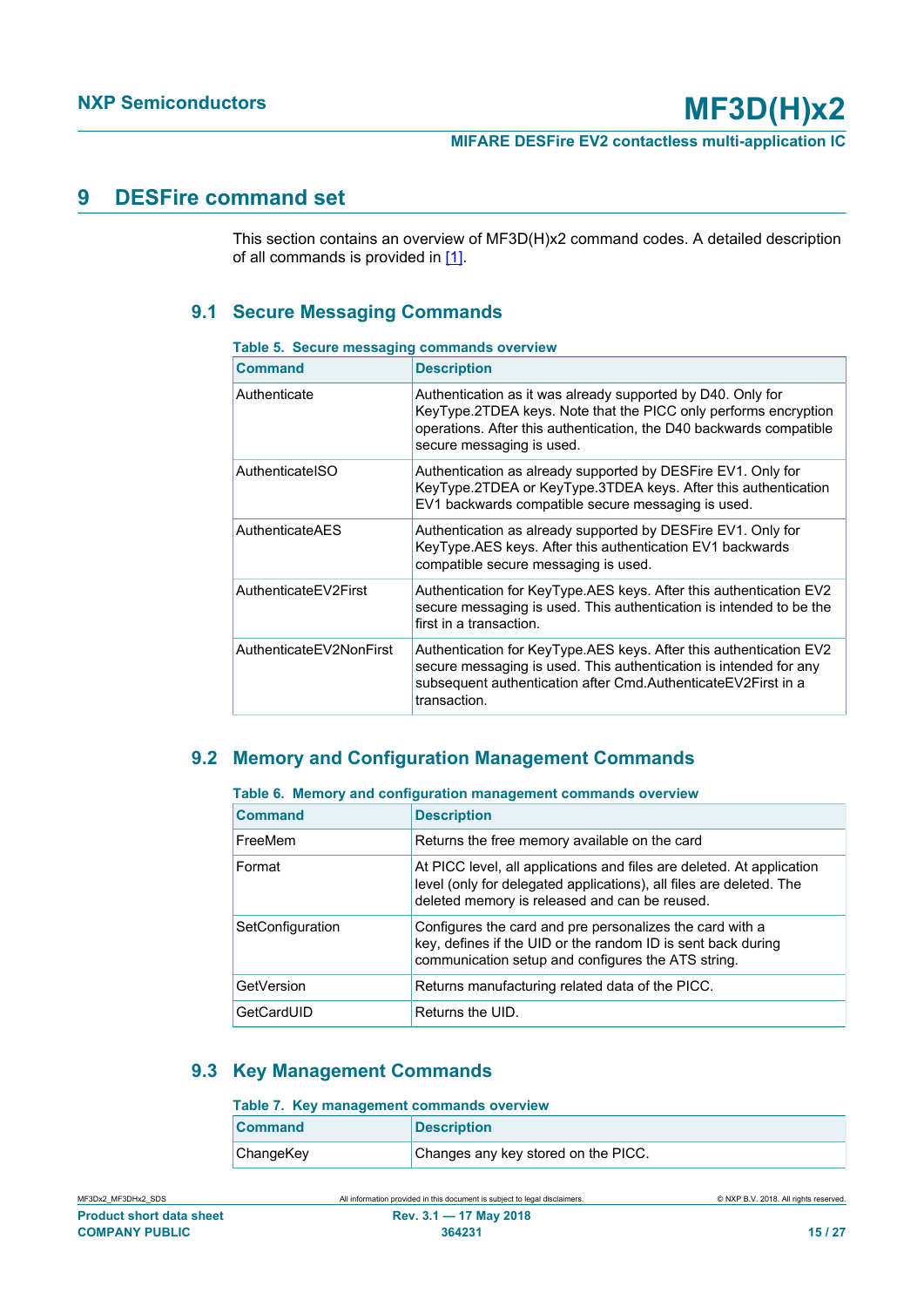## **MIFARE DESFire EV2 contactless multi-application IC**

| <b>Command</b>          | <b>Description</b>                                                                                                         |
|-------------------------|----------------------------------------------------------------------------------------------------------------------------|
| ChangeKeyEV2            | Depending on the currently selected AID, this command updates a<br>key of the PICC or of one specified application keyset. |
| <b>InitializeKeySet</b> | Depending on the currently selected application, initialize the key set<br>with specific index.                            |
| FinalizeKeySet          | Within the currently selected application, finalize the key set with<br>specified number                                   |
| RollKeySet              | Within the currently selected application, roll to the key set with<br>specified number                                    |
| GetKeySettings          | Gets information on the PICC and application master key settings.                                                          |
| ChangeKeySettings       | Changes the master key settings on PICC and application level.                                                             |
| GetKeyVersion           | Reads out the current key version of any key stored on the PICC.                                                           |

## **9.4 Application Management Commands**

### <span id="page-15-2"></span><span id="page-15-0"></span>**Table 8. Application management commands overview**

| <b>Command</b>             | <b>Description</b>                                                                                                                                                                                       |
|----------------------------|----------------------------------------------------------------------------------------------------------------------------------------------------------------------------------------------------------|
| CreateApplication          | Creates new applications on the PICC. The application is initialized<br>according to the given settings. The application keys of the active<br>key set are initialized with the Default Application Key. |
| <b>DeleteApplication</b>   | Permanently deactivates applications on the PICC.                                                                                                                                                        |
| CreateDelegatedApplication | Creates delegated applications on the PICC with limited memory<br>consumption.                                                                                                                           |
| SelectApplication          | Selects one specific application for further access.                                                                                                                                                     |
| GetApplicationIDs          | Returns the Application IDentifiers of all applications on a PICC.                                                                                                                                       |
| <b>GetDFNames</b>          | Returns the DF names                                                                                                                                                                                     |
| GetDelegatedInfo           | Returns the DAMSlotVersion and QuotaLimit of a target DAM slot<br>on the card.                                                                                                                           |

## **9.5 File Management Commands**

### <span id="page-15-3"></span><span id="page-15-1"></span>**Table 9. File management commands overview**

| <b>Command</b>         | <b>Description</b>                                                                                                                                                                                                                                                            |  |  |
|------------------------|-------------------------------------------------------------------------------------------------------------------------------------------------------------------------------------------------------------------------------------------------------------------------------|--|--|
| CreateStdDataFile      | Creates files for the storage of plain unformatted user data within an<br>existing application on the PICC.                                                                                                                                                                   |  |  |
| CreateBackupDataFile   | Creates files for the storage of plain unformatted user data within an<br>existing application on the PICC, additionally supporting the feature<br>of an integrated backup mechanism.                                                                                         |  |  |
| CreateValueFile        | Creates files for the storage and manipulation of 32bit signed integer<br>values within an existing application on the PICC.                                                                                                                                                  |  |  |
| CreateLinearRecordFile | Creates files for multiple storage of structural similar data, for<br>example for loyalty programs, within an existing application on the<br>PICC. Once the file is filled completely with data records, further<br>writing to the file is not possible unless it is cleared. |  |  |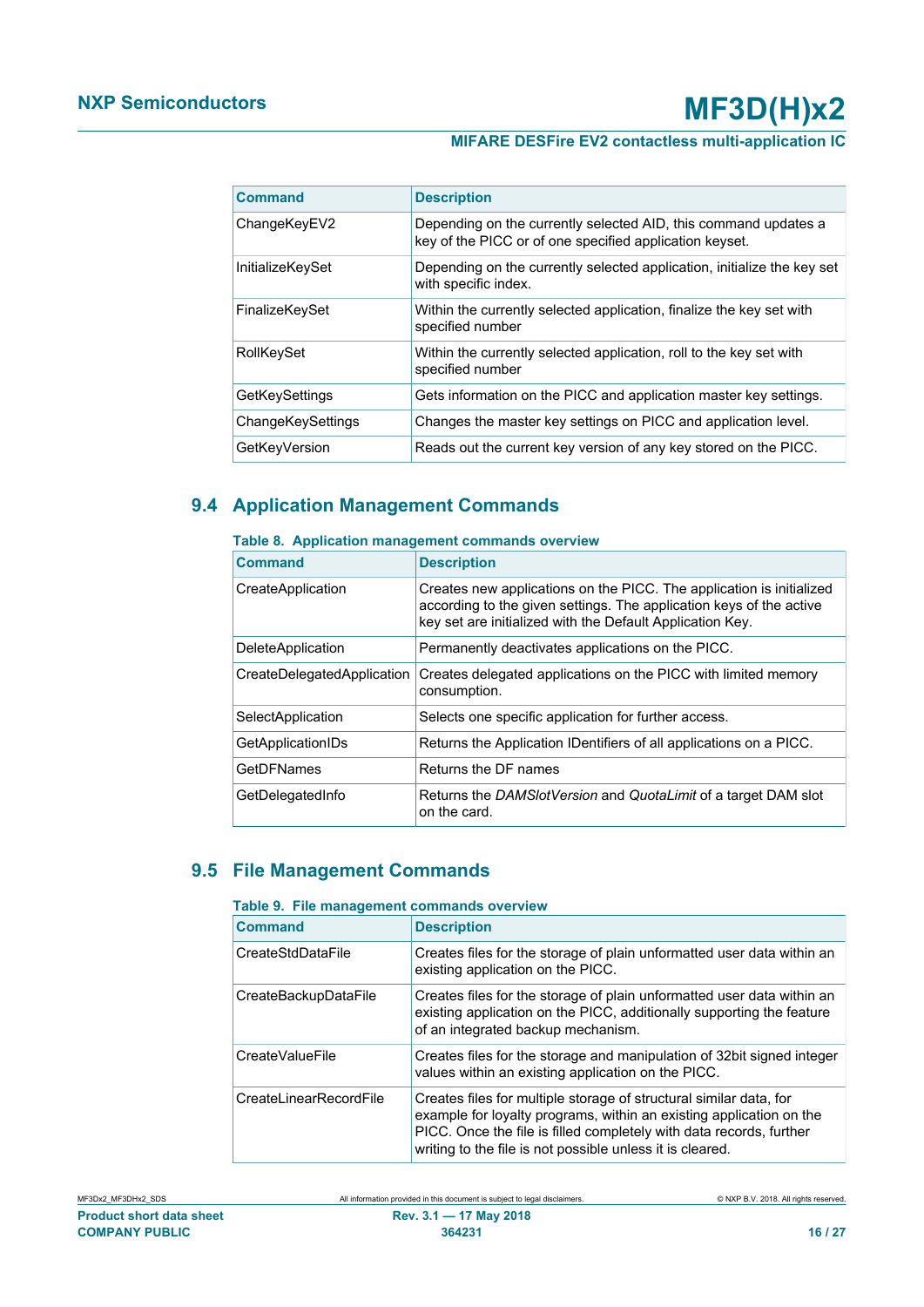| <b>Command</b>           | <b>Description</b>                                                                                                                                                                                                                                                                                                                              |  |
|--------------------------|-------------------------------------------------------------------------------------------------------------------------------------------------------------------------------------------------------------------------------------------------------------------------------------------------------------------------------------------------|--|
| CreateCyclicRecordFile   | Creates files for multiple storage of structural similar data, for<br>example for logging transactions, within an existing application<br>on the PICC. Once the file is filled completely with data records,<br>the PICC automatically overwrites the oldest record with the latest<br>written one. This wrap is fully transparent for the PCD. |  |
| CreateTransactionMACFile | Creates a Transaction MAC File and enables the Transaction MAC<br>feature for the targeted application.                                                                                                                                                                                                                                         |  |
| <b>DeleteFile</b>        | Permanently deactivates a file within the file directory of the currently<br>selected application.                                                                                                                                                                                                                                              |  |
| GetFileIDs               | Returns the File IDentifiers of all active files within the currently<br>selected application.                                                                                                                                                                                                                                                  |  |
| GetISOFileIDs            | Get back the ISO File ID.                                                                                                                                                                                                                                                                                                                       |  |
| <b>GetFileSettings</b>   | Get information on the properties of a specific file.                                                                                                                                                                                                                                                                                           |  |
| ChangeFileSettings       | Changes the access parameters of an existing file.                                                                                                                                                                                                                                                                                              |  |

## **9.6 Data Management Commands**

### <span id="page-16-2"></span><span id="page-16-0"></span>**Table 10. Data management commands overview**

| <b>Command</b>     | <b>Description</b>                                                                                                      |  |  |
|--------------------|-------------------------------------------------------------------------------------------------------------------------|--|--|
| ReadData           | Reads data from FileType.StandardData or FileType.BackupData.                                                           |  |  |
| WriteData          | Writes data to FileType.StandardData or FileType.BackupData                                                             |  |  |
| GetValue           | Reads the currently stored value from FileType. Value.                                                                  |  |  |
| Credit             | Increases a value stored in a FileType. Value.                                                                          |  |  |
| Debit              | Decreases a value stored in a FileType. Value.                                                                          |  |  |
| LimitedCredit      | Allows a limited increase of a value stored in a FileType. Value<br>without having full Credit permissions to the file. |  |  |
| <b>ReadRecords</b> | Reads out a set of complete records from a FileType.CyclicRecord<br>or FileType.LinearRecord.                           |  |  |
| WriteRecord        | Writes data to a record in a FileType.CyclicRecord or<br>FileType.LinearRecord.                                         |  |  |
| UpdateRecord       | Updates data of an existing record in a FileType.LinearRecord or<br>FileType.CyclicRecord file.                         |  |  |
| ClearRecordFile    | Resets a FileType.LinearRecord or FileType.CyclicRecord to empty<br>state.                                              |  |  |

## **9.7 Transaction Management Commands**

#### <span id="page-16-3"></span><span id="page-16-1"></span>**Table 11. Transaction management commands overview**

| <b>Command</b>    | <b>Description</b>                                                                                                                                         |  |
|-------------------|------------------------------------------------------------------------------------------------------------------------------------------------------------|--|
| CommitTransaction | Validates all previous write access' on FileType.BackupData,<br>FileType.Value, FileType.LinearRecord and FileType.CyclicRecord<br>within one application. |  |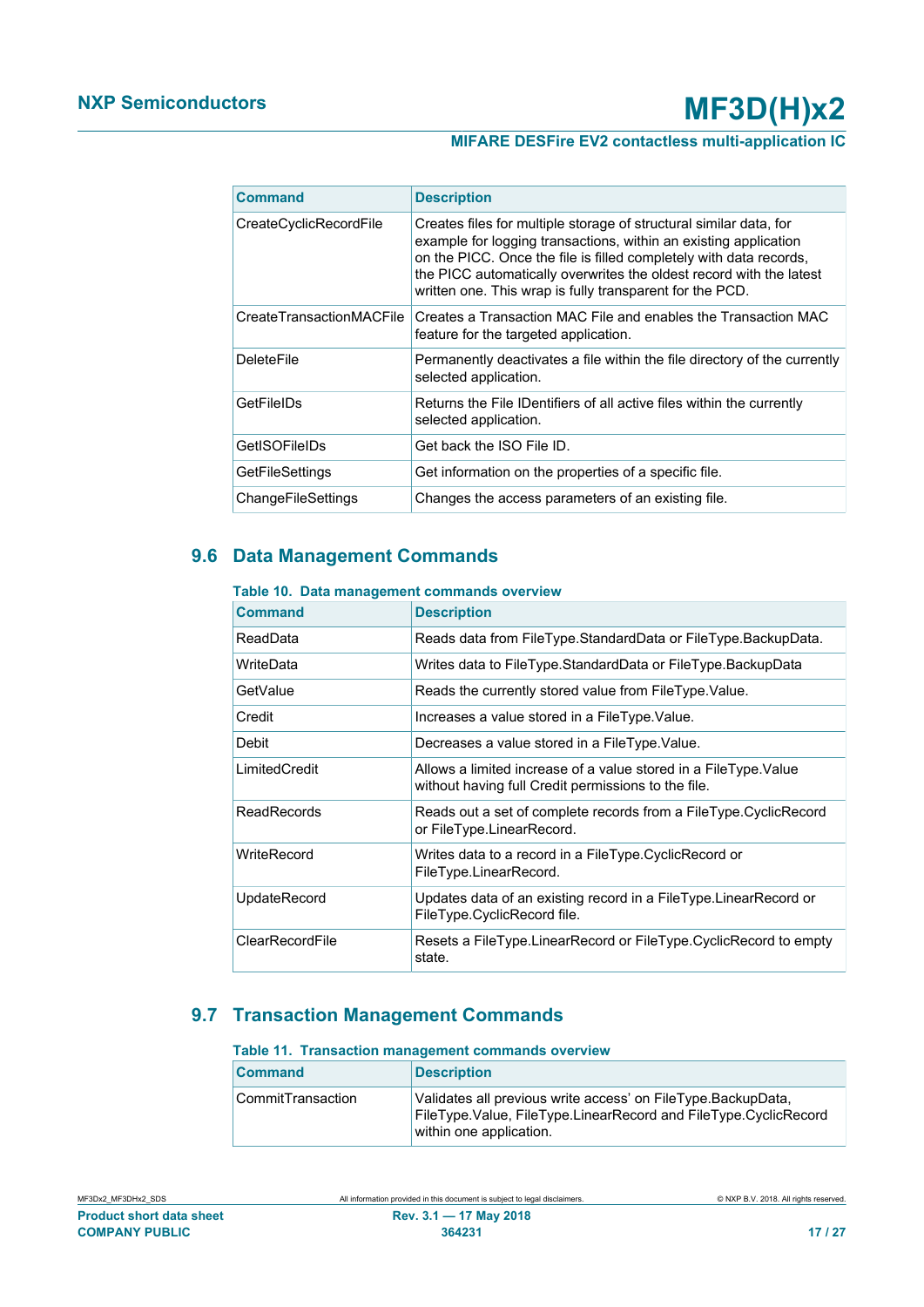| <b>Command</b>   | <b>Description</b>                                                                                                                                           |  |
|------------------|--------------------------------------------------------------------------------------------------------------------------------------------------------------|--|
| AbortTransaction | Invalidates all previous write access' on FileType.BackupData,<br>FileType.Value, FileType.LinearRecord and FileType.CyclicRecord<br>within one application. |  |
| CommitReaderID   | Commits a ReaderID for the ongoing transaction. This will allow a<br>backend to identify the attacking merchant in case of fraud detected.                   |  |

## <span id="page-17-3"></span>**9.8 ISO/IEC 7816-4 Standard Commands**

### <span id="page-17-0"></span>**Table 12. ISO/IEC 7816-4 support commands overview**

| <b>Command</b>                 | <b>Description</b>                                                                               |  |  |
|--------------------------------|--------------------------------------------------------------------------------------------------|--|--|
| <b>ISOSelectFile</b>           | Selects either the PICC level, a DESFire application or a DESFire<br>file within an application. |  |  |
| <b>ISOReadBinary</b>           | Read data from FileType.StandardData and FileType.BackupData<br>files.                           |  |  |
| <b>ISOUpdateBinary</b>         | Write data to FileType.StandardData and FileType.BackupData files.                               |  |  |
| <b>ISOReadRecord</b>           | Read data from FileType.LinearRecord and FileType.CyclicRecord<br>files.                         |  |  |
| <b>ISOAppendRecord</b>         | Write a new record to FileType.LinearRecord and<br>FileType.CyclicRecord files.                  |  |  |
| <b>ISOGetChallenge</b>         | To initiate a ISO/IEC 7816-4 authentication                                                      |  |  |
| <b>ISOExternalAutheticate</b>  | Authenticate the PCD during a ISO/IEC 7816-4 authentication                                      |  |  |
| <b>ISOInternalAuthenticate</b> | Authenticate the PICC during a ISO/IEC 7816-4 authentication                                     |  |  |

## **9.9 Virtual Card Commands**

#### <span id="page-17-4"></span><span id="page-17-1"></span>**Table 13. Virtual Card commands overview**

| <b>Command</b>                 | <b>Description</b>                        |  |
|--------------------------------|-------------------------------------------|--|
| <b>∐SOSelect</b>               | Select VC with the given IID.             |  |
| <b>ISOExternalAuthenticate</b> | Authenticate PCD before accessing the VC. |  |

### **9.10 Proximity Check Commands**

#### <span id="page-17-5"></span><span id="page-17-2"></span>**Table 14. Proximity Check commands overview**

| <b>Command</b> | <b>Description</b>                                      |  |
|----------------|---------------------------------------------------------|--|
| PreparePC      | Prepare for the Proximity Check                         |  |
| ProximityCheck | Perform the precise measurement for the Proximity Check |  |
| VerifyPC       | Verify the Proximity Check                              |  |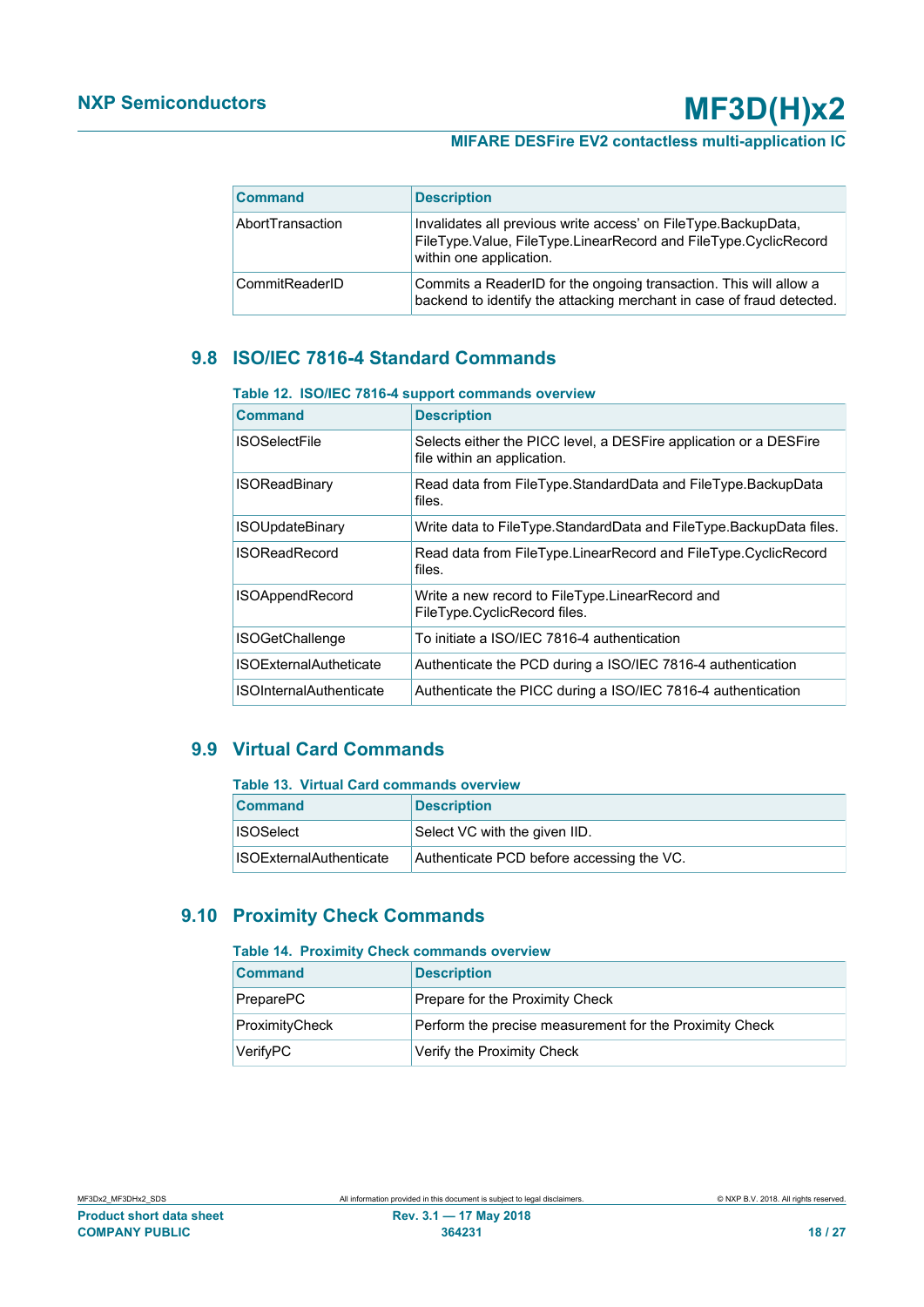**MIFARE DESFire EV2 contactless multi-application IC**

## **9.11 Originality Check Commands**

<span id="page-18-1"></span><span id="page-18-0"></span>

| <b>Table 15. Originality Check commands overview</b> |                                              |  |
|------------------------------------------------------|----------------------------------------------|--|
| <b>Command</b>                                       | <b>Description</b>                           |  |
| Read Sig                                             | Retrieve the ECC originality check signature |  |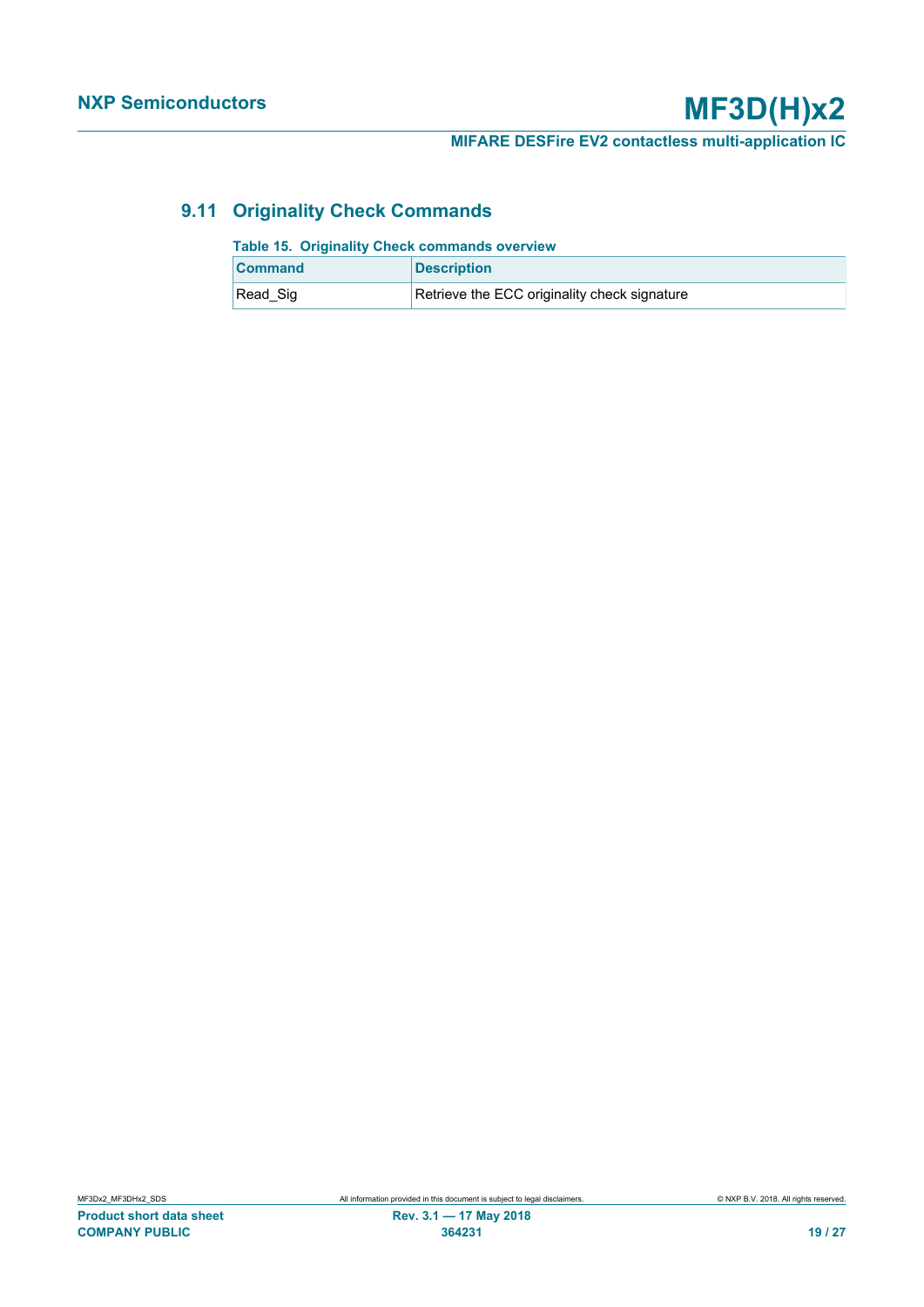**MIFARE DESFire EV2 contactless multi-application IC**

## <span id="page-19-1"></span>**10 Abbreviations**

<span id="page-19-0"></span>

| <b>Table 16. Abbreviations</b> |                                                     |  |
|--------------------------------|-----------------------------------------------------|--|
| <b>Acronym</b>                 | <b>Description</b>                                  |  |
| <b>AES</b>                     | <b>Advanced Encryption Standard</b>                 |  |
| <b>AID</b>                     | <b>Application IDentifier</b>                       |  |
| APDU                           | Application Protocol Data Unit                      |  |
| <b>ATS</b>                     | Answer to Select                                    |  |
| CC                             | Common Criteria                                     |  |
| <b>CMAC</b>                    | <b>Cryptic Message Authentication Code</b>          |  |
| <b>CRC</b>                     | <b>Cyclic Redundancy Check</b>                      |  |
| <b>DES</b>                     | <b>Digital Encryption Standard</b>                  |  |
| DF                             | <b>Dedicated File</b>                               |  |
| EAL                            | <b>Evaluation Assurance Level</b>                   |  |
| <b>EEPROM</b>                  | Electrically Erasable Programmable Read-Only Memory |  |
| <b>FWT</b>                     | Frame Waiting Time                                  |  |
| ID                             | <b>IDentifier</b>                                   |  |
| <b>INS</b>                     | Instructions                                        |  |
| <b>LCR</b>                     | inductance, Capacitance, Resistance                 |  |
| <b>MAC</b>                     | Message Authentication Code                         |  |
| <b>MAD</b>                     | <b>MIFARE Application Directory</b>                 |  |
| <b>NV</b>                      | Non-Volatile Memory                                 |  |
| <b>PCD</b>                     | <b>Proximity Coupling Device</b>                    |  |
| <b>PPS</b>                     | <b>Protocol Parameter Selection</b>                 |  |
| <b>RATS</b>                    | <b>Request Answer To Select</b>                     |  |
| <b>REQA</b>                    | <b>Request Answer</b>                               |  |
| <b>RF</b>                      | Radio Frequency                                     |  |
| <b>UID</b>                     | Unique Identifier                                   |  |
| WTX                            | Waiting Time eXtension                              |  |
| <b>WUPA</b>                    | Wake Up Protocol A                                  |  |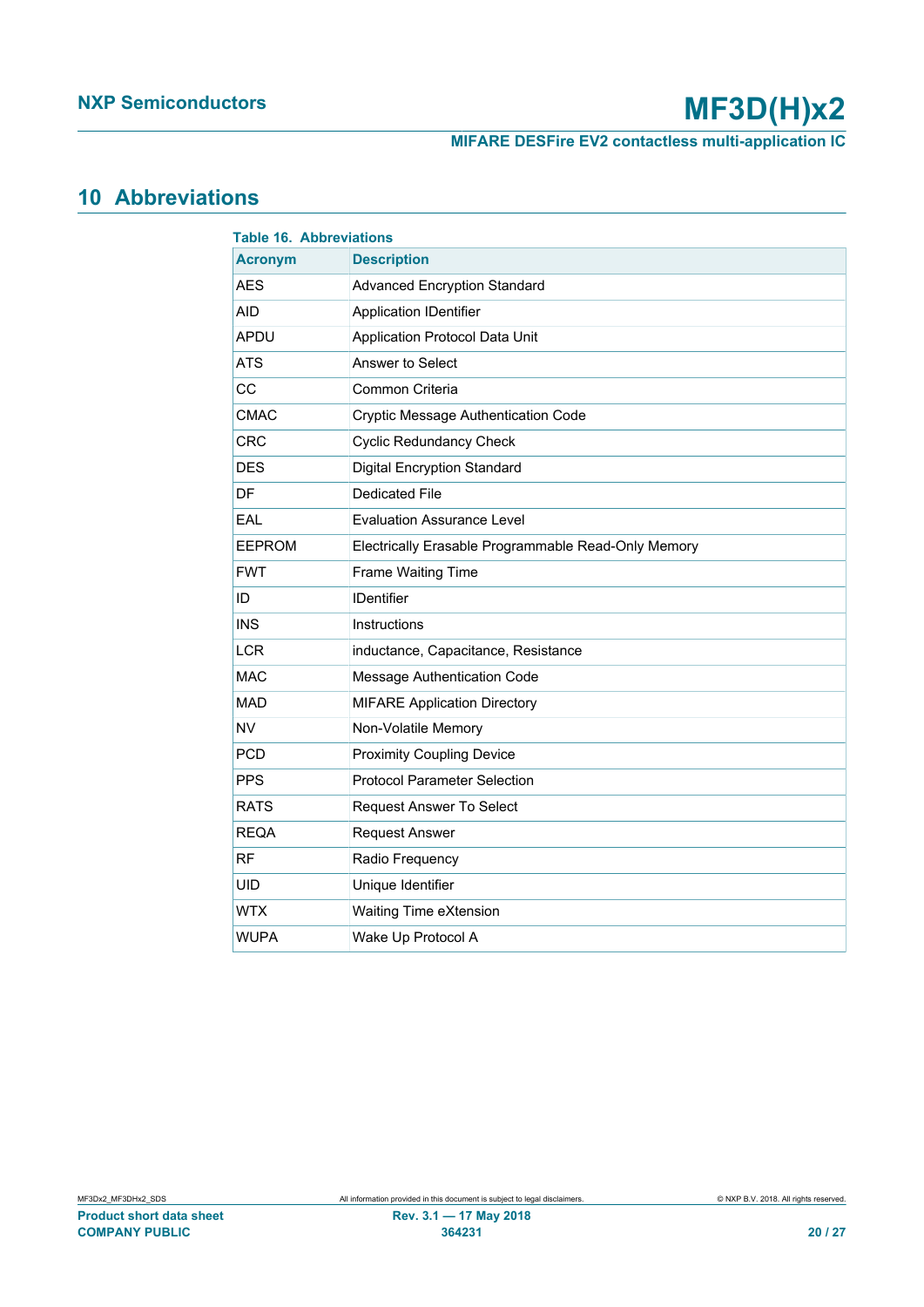**MIFARE DESFire EV2 contactless multi-application IC**

## <span id="page-20-3"></span>**11 References**

- <span id="page-20-1"></span>[1] Data sheet *MF3Dx2 MIFARE DESFire EV2 Functional specification*, document number: 2260\*\*<sup>2</sup>.
- <span id="page-20-0"></span>[2] Data sheet *MF3D(H)x2 Wafer specification*, document number: 2953\*\*.
- <span id="page-20-2"></span>[3] Application note *MIFARE Application Directory*, document number: 0018\*\*.

<sup>2</sup> \*\* ... BU-ID document version number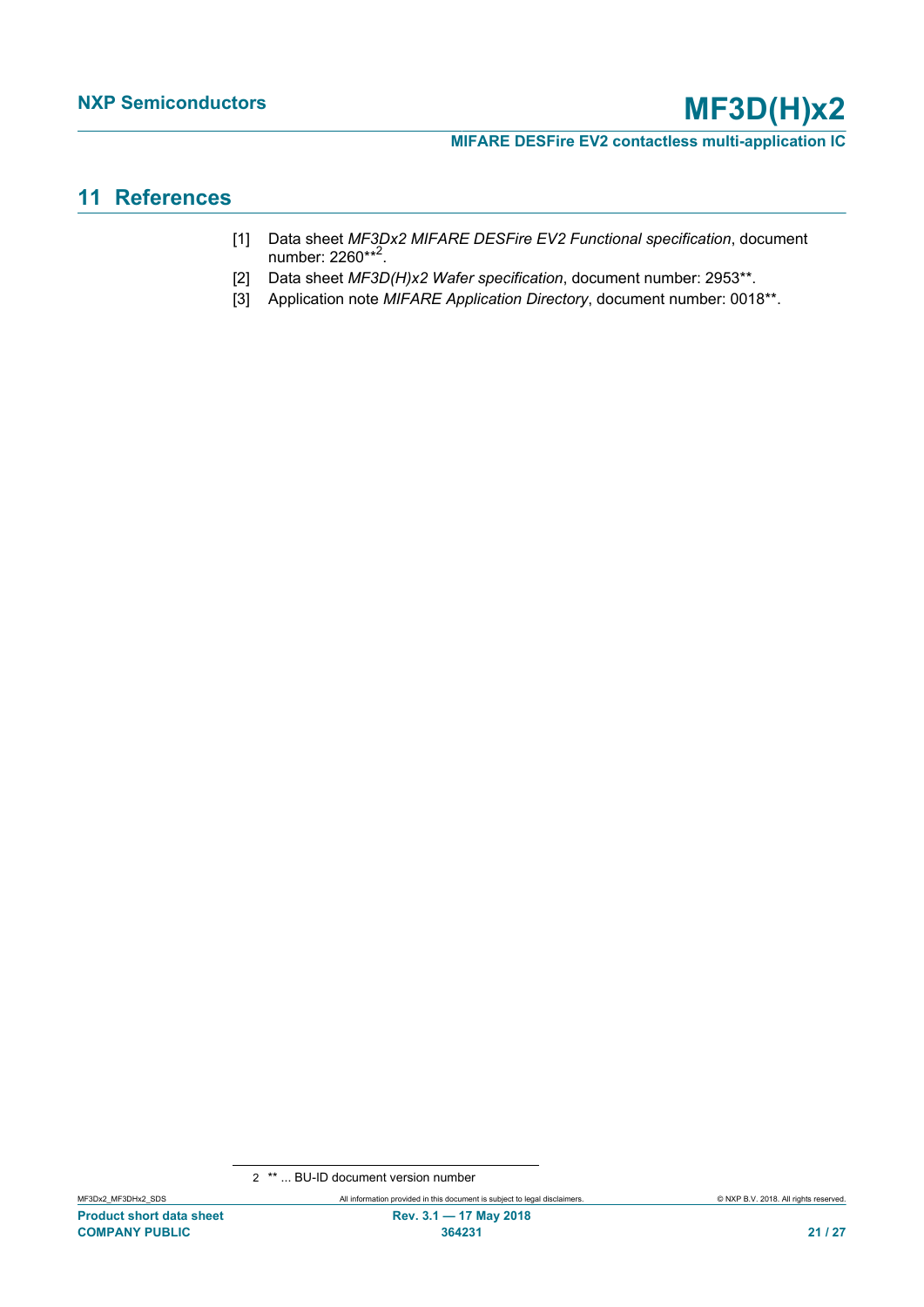## <span id="page-21-1"></span>**12 Revision history**

<span id="page-21-0"></span>

| <b>Table 17. Revision history</b> |                    |                              |                          |                   |
|-----------------------------------|--------------------|------------------------------|--------------------------|-------------------|
| Document ID                       | Release date       | Data sheet status            | <b>Change notice</b>     | <b>Supersedes</b> |
| MF3Dx2_MF3DHx2 SDS<br>v.3.1       | 20180517           | Product short data sheet     | $\overline{\phantom{0}}$ | Rev. 2.0          |
| Modifications:                    | • Editorial update |                              |                          |                   |
| MF3Dx2 MF3DHx2 SDS<br>v. 2.0      | 20160224           | Preliminary short data sheet |                          |                   |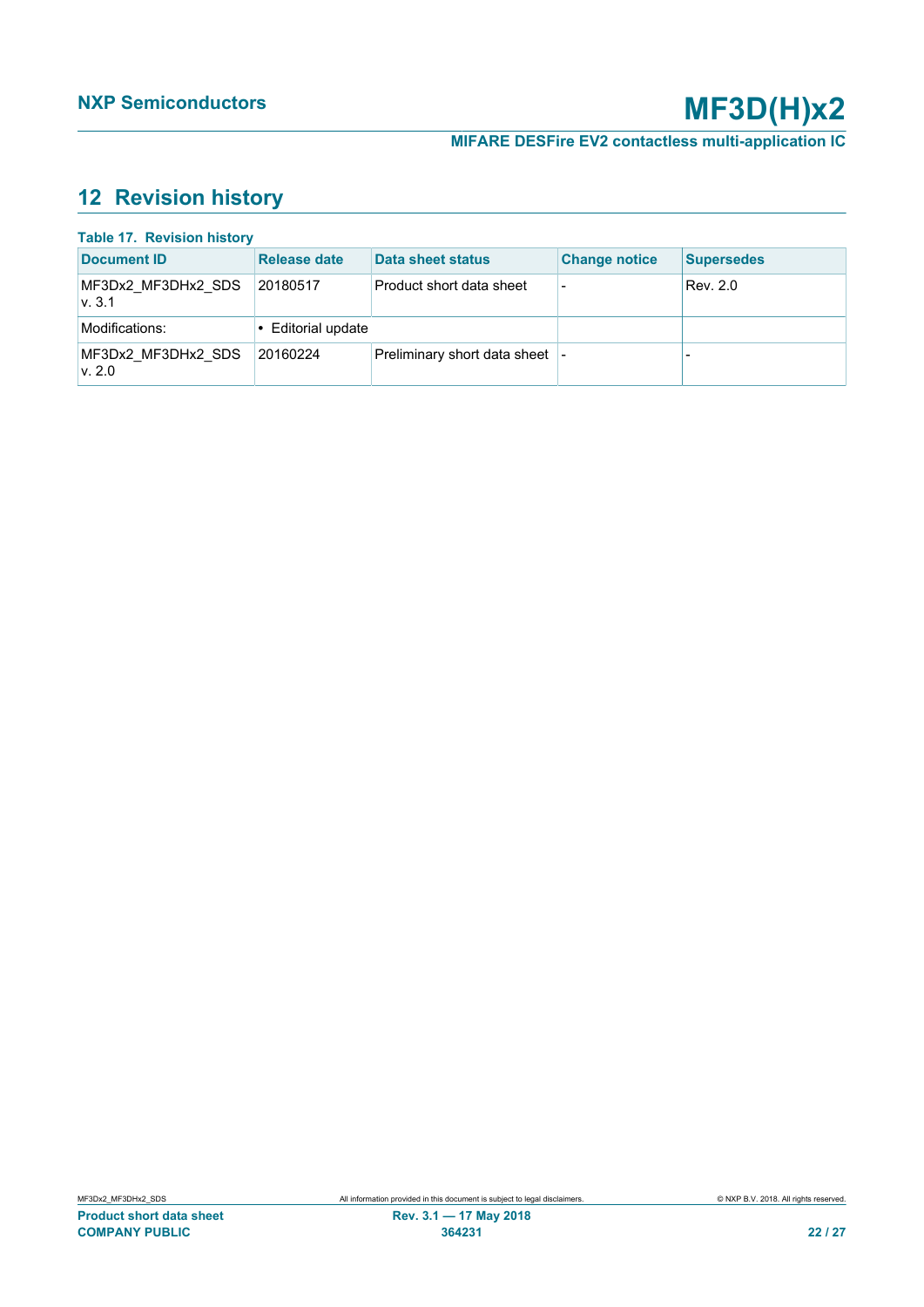## <span id="page-22-0"></span>**13 Legal information**

## **13.1 Data sheet status**

| Document status <sup>[1][2]</sup> | Product status <sup>[3]</sup> | <b>Definition</b>                                                                        |
|-----------------------------------|-------------------------------|------------------------------------------------------------------------------------------|
| Objective [short] data sheet      | Development                   | This document contains data from the objective specification for product<br>development. |
| Preliminary [short] data sheet    | Qualification                 | This document contains data from the preliminary specification.                          |
| Product [short] data sheet        | Production                    | This document contains the product specification.                                        |

[1] Please consult the most recently issued document before initiating or completing a design.

[2] The term 'short data sheet' is explained in section "Definitions".<br>[3] The product status of device(s) described in this document may [3] The product status of device(s) described in this document may have changed since this document was published and may differ in case of multiple devices. The latest product status information is available on the Internet at URL http://www.nxp.com.

## **13.2 Definitions**

**Draft** — The document is a draft version only. The content is still under internal review and subject to formal approval, which may result in modifications or additions. NXP Semiconductors does not give any representations or warranties as to the accuracy or completeness of information included herein and shall have no liability for the consequences of use of such information.

**Short data sheet** — A short data sheet is an extract from a full data sheet with the same product type number(s) and title. A short data sheet is intended for quick reference only and should not be relied upon to contain detailed and full information. For detailed and full information see the relevant full data sheet, which is available on request via the local NXP Semiconductors sales office. In case of any inconsistency or conflict with the short data sheet, the full data sheet shall prevail.

**Product specification** — The information and data provided in a Product data sheet shall define the specification of the product as agreed between NXP Semiconductors and its customer, unless NXP Semiconductors and customer have explicitly agreed otherwise in writing. In no event however, shall an agreement be valid in which the NXP Semiconductors product is deemed to offer functions and qualities beyond those described in the Product data sheet.

### **13.3 Disclaimers**

**Limited warranty and liability** — Information in this document is believed to be accurate and reliable. However, NXP Semiconductors does not give any representations or warranties, expressed or implied, as to the accuracy or completeness of such information and shall have no liability for the consequences of use of such information. NXP Semiconductors takes no responsibility for the content in this document if provided by an information source outside of NXP Semiconductors. In no event shall NXP Semiconductors be liable for any indirect, incidental, punitive, special or consequential damages (including - without limitation - lost profits, lost savings, business interruption, costs related to the removal or replacement of any products or rework charges) whether or not such damages are based on tort (including negligence), warranty, breach of contract or any other legal theory. Notwithstanding any damages that customer might incur for any reason whatsoever, NXP Semiconductors' aggregate and cumulative liability towards customer for the products described herein shall be limited in accordance with the Terms and conditions of commercial sale of NXP **Semiconductors** 

**Right to make changes** — NXP Semiconductors reserves the right to make changes to information published in this document, including without limitation specifications and product descriptions, at any time and without notice. This document supersedes and replaces all information supplied prior to the publication hereof.

**Suitability for use** - NXP Semiconductors products are not designed, authorized or warranted to be suitable for use in life support, life-critical or safety-critical systems or equipment, nor in applications where failure or malfunction of an NXP Semiconductors product can reasonably be expected to result in personal injury, death or severe property or environmental damage. NXP Semiconductors and its suppliers accept no liability for inclusion and/or use of NXP Semiconductors products in such equipment or applications and therefore such inclusion and/or use is at the customer's own risk.

**Applications** — Applications that are described herein for any of these products are for illustrative purposes only. NXP Semiconductors makes no representation or warranty that such applications will be suitable for the specified use without further testing or modification. Customers are responsible for the design and operation of their applications and products using NXP Semiconductors products, and NXP Semiconductors accepts no liability for any assistance with applications or customer product design. It is customer's sole responsibility to determine whether the NXP Semiconductors product is suitable and fit for the customer's applications and products planned, as well as for the planned application and use of customer's third party customer(s). Customers should provide appropriate design and operating safeguards to minimize the risks associated with their applications and products. NXP Semiconductors does not accept any liability related to any default, damage, costs or problem which is based on any weakness or default in the customer's applications or products, or the application or use by customer's third party customer(s). Customer is responsible for doing all necessary testing for the customer's applications and products using NXP Semiconductors products in order to avoid a default of the applications and the products or of the application or use by customer's third party customer(s). NXP does not accept any liability in this respect.

**Limiting values** — Stress above one or more limiting values (as defined in the Absolute Maximum Ratings System of IEC 60134) will cause permanent damage to the device. Limiting values are stress ratings only and (proper) operation of the device at these or any other conditions above those given in the Recommended operating conditions section (if present) or the Characteristics sections of this document is not warranted. Constant or repeated exposure to limiting values will permanently and irreversibly affect the quality and reliability of the device.

**Terms and conditions of commercial sale** — NXP Semiconductors products are sold subject to the general terms and conditions of commercial sale, as published at http://www.nxp.com/profile/terms, unless otherwise agreed in a valid written individual agreement. In case an individual agreement is concluded only the terms and conditions of the respective agreement shall apply. NXP Semiconductors hereby expressly objects to applying the customer's general terms and conditions with regard to the purchase of NXP Semiconductors products by customer.

**No offer to sell or license** — Nothing in this document may be interpreted or construed as an offer to sell products that is open for acceptance or the grant, conveyance or implication of any license under any copyrights, patents or other industrial or intellectual property rights.

MF3Dx2\_MF3DHx2\_SDS All information provided in this document is subject to legal disclaimers. © NXP B.V. 2018. All rights reserved. **Product short data sheet Rev. 3.1 — 17 May 2018 COMPANY PUBLIC 364231 23 / 27**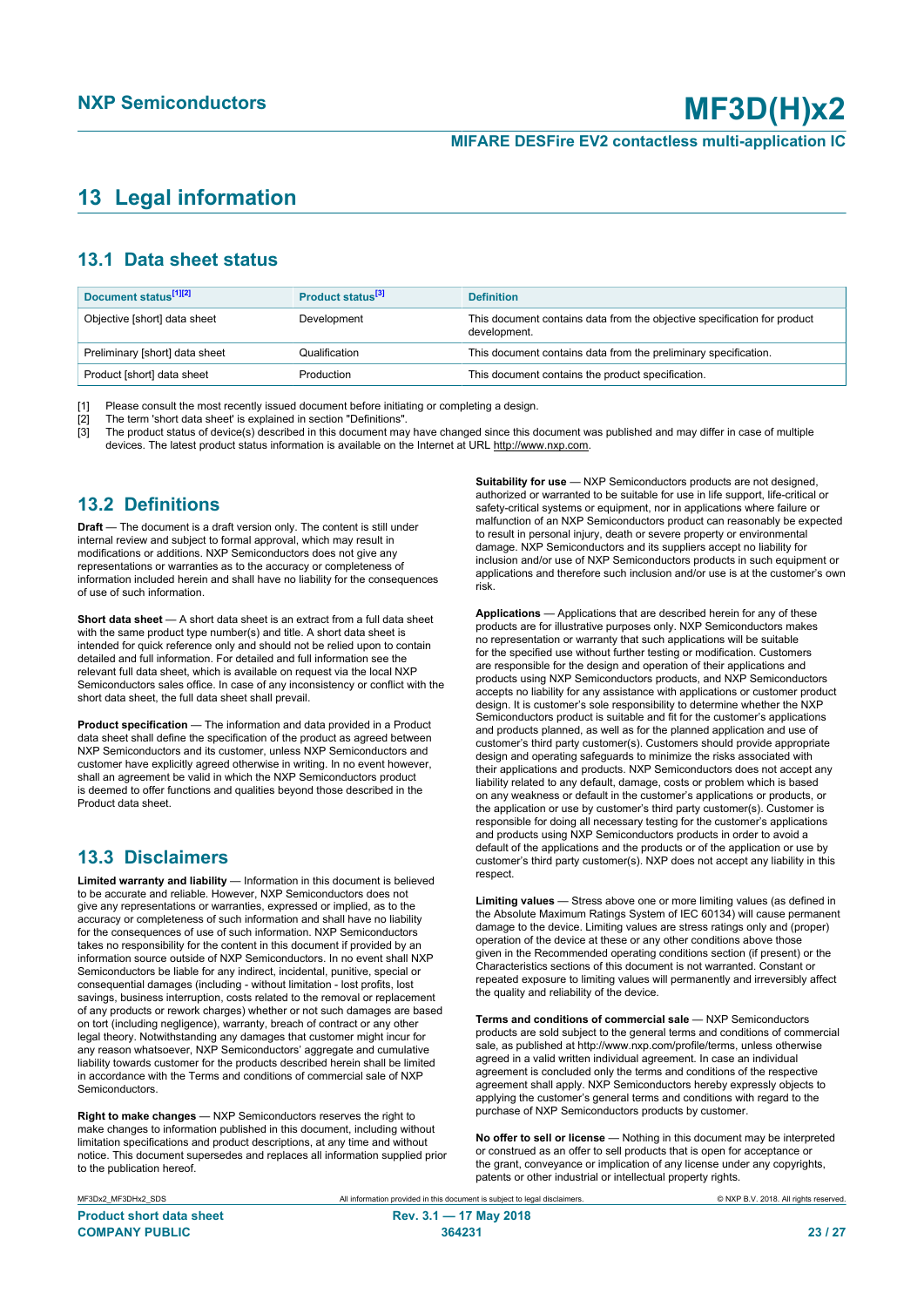### **MIFARE DESFire EV2 contactless multi-application IC**

**Quick reference data** — The Quick reference data is an extract of the product data given in the Limiting values and Characteristics sections of this document, and as such is not complete, exhaustive or legally binding.

**Export control** — This document as well as the item(s) described herein may be subject to export control regulations. Export might require a prior authorization from competent authorities.

**Non-automotive qualified products** — Unless this data sheet expressly states that this specific NXP Semiconductors product is automotive qualified, the product is not suitable for automotive use. It is neither qualified nor tested in accordance with automotive testing or application requirements. NXP Semiconductors accepts no liability for inclusion and/or use of nonautomotive qualified products in automotive equipment or applications. In the event that customer uses the product for design-in and use in automotive applications to automotive specifications and standards, customer (a) shall use the product without NXP Semiconductors' warranty of the product for such automotive applications, use and specifications, and (b) whenever customer uses the product for automotive applications beyond NXP Semiconductors' specifications such use shall be solely at customer's own risk, and (c) customer fully indemnifies NXP Semiconductors for any liability, damages or failed product claims resulting from customer design and use of the product for automotive applications beyond NXP Semiconductors' standard warranty and NXP Semiconductors' product specifications.

**Translations** — A non-English (translated) version of a document is for reference only. The English version shall prevail in case of any discrepancy between the translated and English versions.

## **13.4 Licenses**

#### **ICs with DPA Countermeasures functionality**



NXP ICs containing functionality implementing countermeasures to Differential Power Analysis and Simple Power Analysis are produced and sold under applicable license from Cryptography Research, Inc.

### **13.5 Trademarks**

Notice: All referenced brands, product names, service names and trademarks are the property of their respective owners.

**MIFARE** — is a trademark of NXP B.V. **DESFire** — is a trademark of NXP B.V.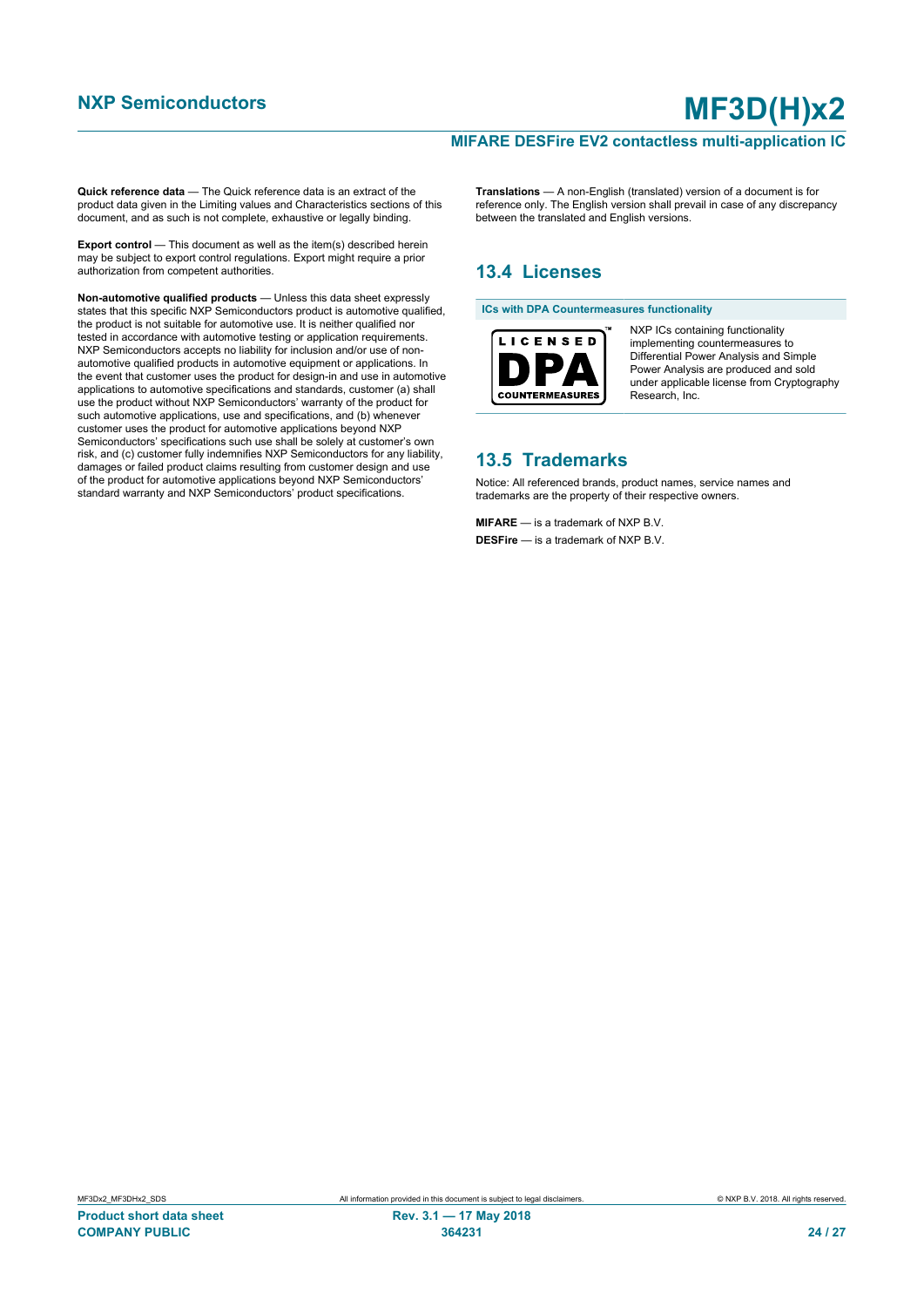**MIFARE DESFire EV2 contactless multi-application IC**

## **Tables**

| Tab. 1. | Key differences between MIFARE DESFire     |
|---------|--------------------------------------------|
|         |                                            |
| Tab. 2. | Quick reference data Stresses above one or |
|         | more of the values may cause permanent     |
|         | damage to the device. Exposure to limiting |
|         |                                            |
|         | values for extended periods may affect     |
|         |                                            |
| Tab. 3. |                                            |
| Tab. 4. | Limiting values Stresses above one or more |
|         | of the limiting values may cause permanent |
|         | damage to the device. Exposure to limiting |
|         |                                            |
|         | values for extended periods may affect     |
|         |                                            |
| Tab. 5. | Secure messaging commands overview  15     |
| Tab. 6. | Memory and configuration management        |
|         |                                            |

| Tab. 7.  | Key management commands overview 15    |  |
|----------|----------------------------------------|--|
| Tab. 8.  | Application management commands        |  |
|          |                                        |  |
| Tab. 9.  | File management commands overview  16  |  |
| Tab. 10. | Data management commands overview  17  |  |
| Tab. 11. | Transaction management commands        |  |
|          |                                        |  |
| Tab. 12. | ISO/IEC 7816-4 support commands        |  |
|          |                                        |  |
| Tab. 13. | Virtual Card commands overview 18      |  |
| Tab. 14. | Proximity Check commands overview 18   |  |
| Tab. 15. | Originality Check commands overview 19 |  |
| Tab. 16. |                                        |  |
| Tab. 17. |                                        |  |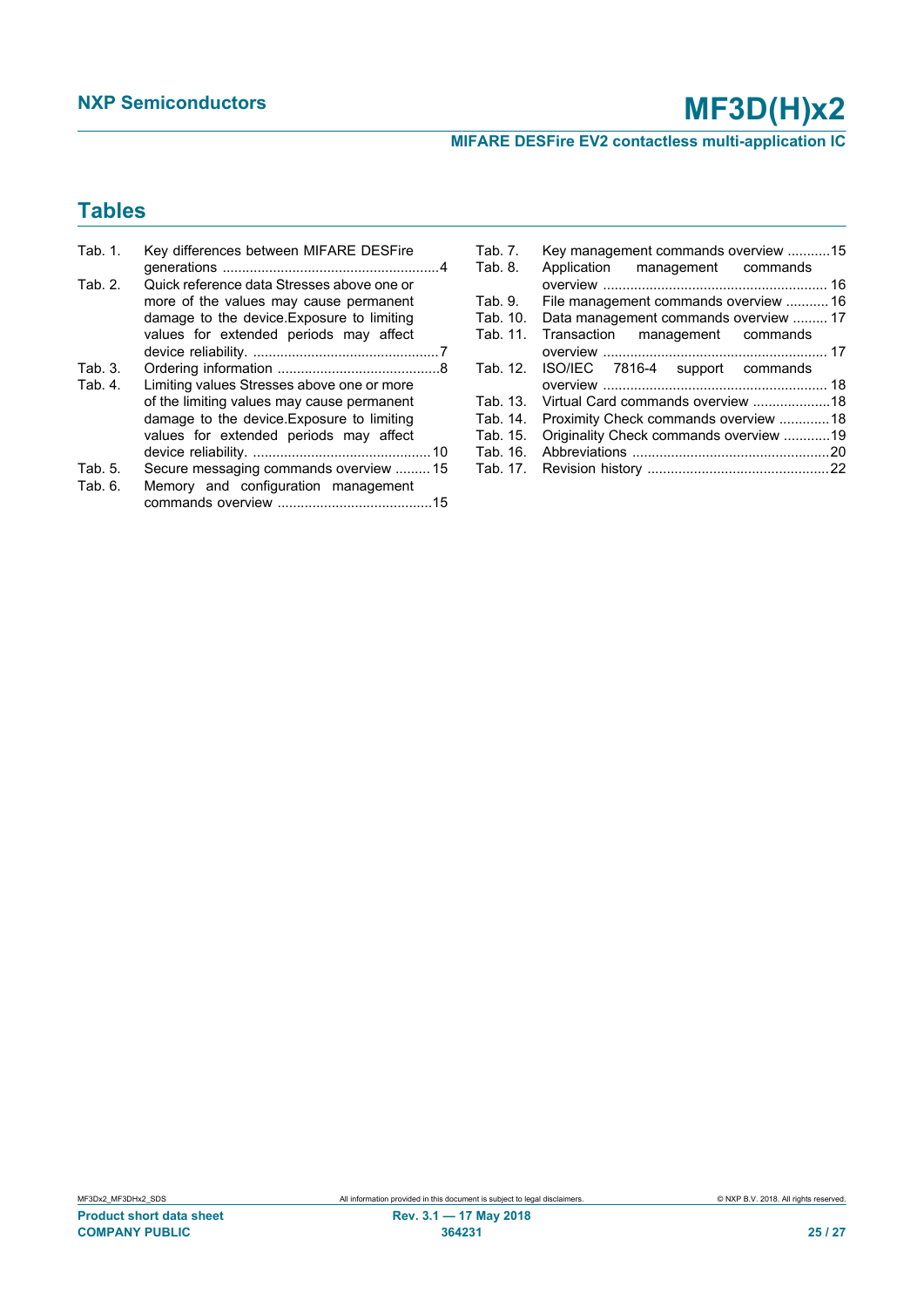**MIFARE DESFire EV2 contactless multi-application IC**

## **Figures**

| Fig. 1. |                                       |  |
|---------|---------------------------------------|--|
| Fig. 2. | MIFARE DESFire EV2 IC block diagram 9 |  |

[Fig. 3.](#page-10-0) [MIFARE DESFire EV2 product-based](#page-10-0) [application and file structure ...........................](#page-10-0)..... 11